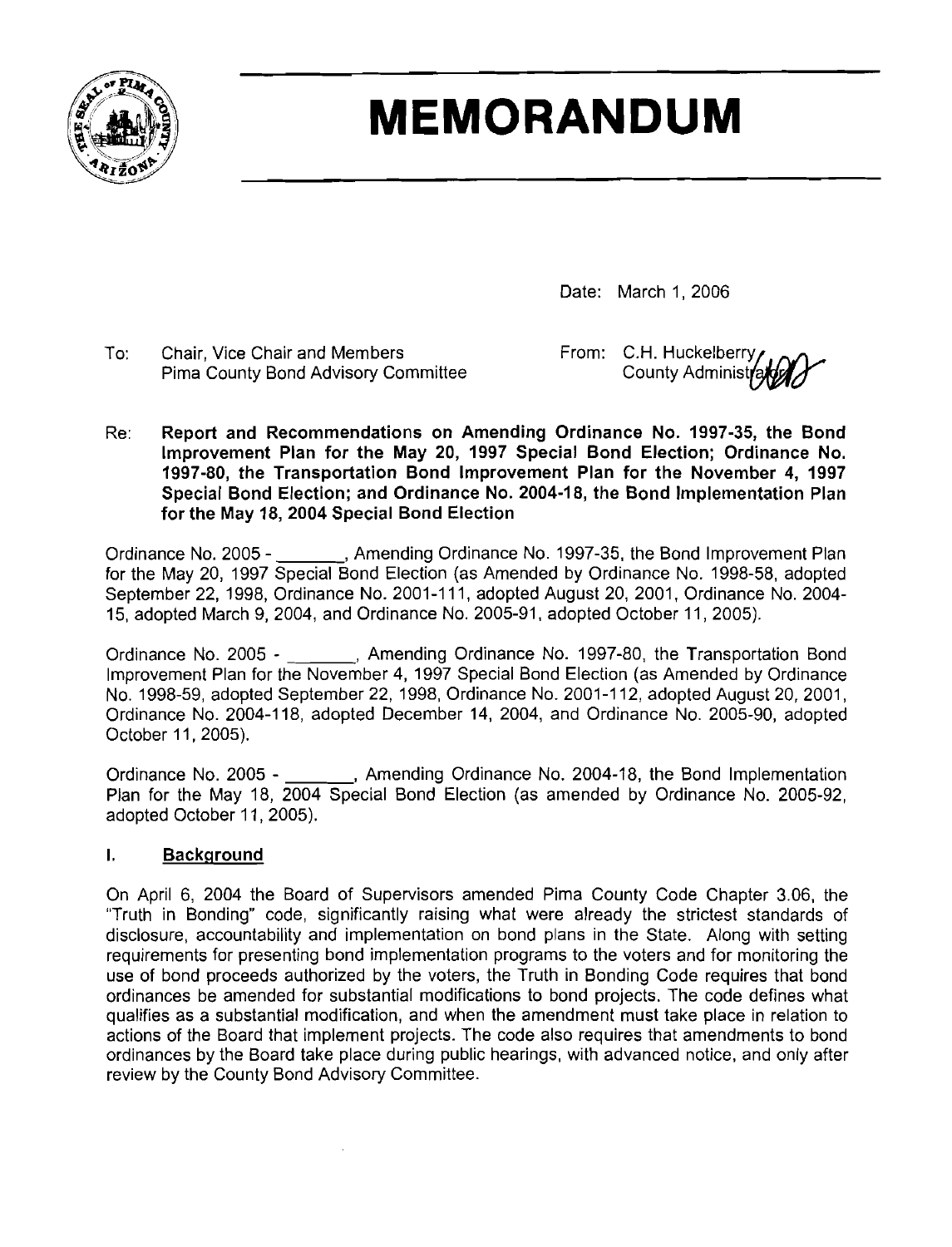Staff Report and Recommendations on Amending Ordinance No. 1997-35, the Bond Improvement Plan for the May 20, 1997 Special Bond Election; Ordinance No. 1997-80, the Transportation Bond Improvement Plan for the November 4, 1997 Special Bond Election; and Ordinance No. 2004-18, the Bond Implementation Plan for the May 18, 2004 Special Bond Election

March 1, 2006 Page 2

The County is currently implementing several bond programs: the May 20, 1997 General Obligation Bond and Sewer Revenue Bond programs, the November 4, 1997 Highway User Revenue Fund (HURF)/Transportation Bond Program, and the May 18, 2004 General Obligation Bond and Sewer Revenue Bond programs. Recommended amendments to these bond programs include six projects from the May 20, 1997 General Obligation Bond Program, six from the November 4, 1997 Transportation Bond Program, and 11 from the May 18, 2004 General Obligation and Sewer Revenue Bond Program. This is the fifth round of amendments for the May 20, 1997 General Obligation and Sewer Revenue Bond programs and the November 4, 1997 Transportation Bond Program, and the second round of amendments to the May 18, 2004 General Obligation and Sewer Revenue Bond programs. The recommended amendments apply to the following projects:

#### 1997 GO and Sewer

- P-09 James Kriegh Park Improvements
- P-11 Yaqui Park<br>P-27 Catalina Pa
- P-27 Catalina Park Land Acquisition<br>P-31 Rillito River Park Campbell to
- P-31 Rillito River Park Campbell to Alvernon<br>P-35 Tucson Diversion Channel Soccer Field a
- P-35 Tucson Diversion Channel Soccer Field at Yaqui Park<br>P-45 Marana Rattlesnake Park (Continental Ranch)
- Marana Rattlesnake Park (Continental Ranch)

#### 1997 Transportation

- DOT-10 La Canada Drive, Calle Concordia to Lambert Lane
- DOT-17 Valencia Road, Mark Road to Camino de la Tierra<br>DOT-32 Kolb Road, Sabino Canvon Road to Sunrise Drive
- Kolb Road, Sabino Canyon Road to Sunrise Drive
- DOT-46 Craycroft Road, River Road to Sunrise Drive<br>DOT-52 Palo Verde Road, Gas Road to 44<sup>th</sup> Street
- Palo Verde Road, Gas Road to 44<sup>th</sup> Street
- DOT-57 Safety Improvements

#### 2004 GO and Sewer

- FM-3.05 Interagency Victim Advocacy Center<br>PR-4.20 Lighting of Existing and New Sports I
- Lighting of Existing and New Sports Fields
- PR-4.21 Curtis Park Flowing Wells East<br>PR-4.22 Catalina Community Park
- Catalina Community Park
- PR-4.23 Dan Felix Memorial Park
- PR-4.24 Brandi Fenton Memorial River Bend Park at Binghamton Historic District
- Northside Community Center
- FC-5.09 Santa Cruz River in the Vicinity of Continental Ranch
- SS-6.08 Ina Road Water Pollution Control Facility Central Plant and Electric Upgrade
- SS-6.09 Ina Road Water Pollution Control Facility Laboratory and Office Building
- SS-6.11 Miscellaneous Water Reclamation Facilities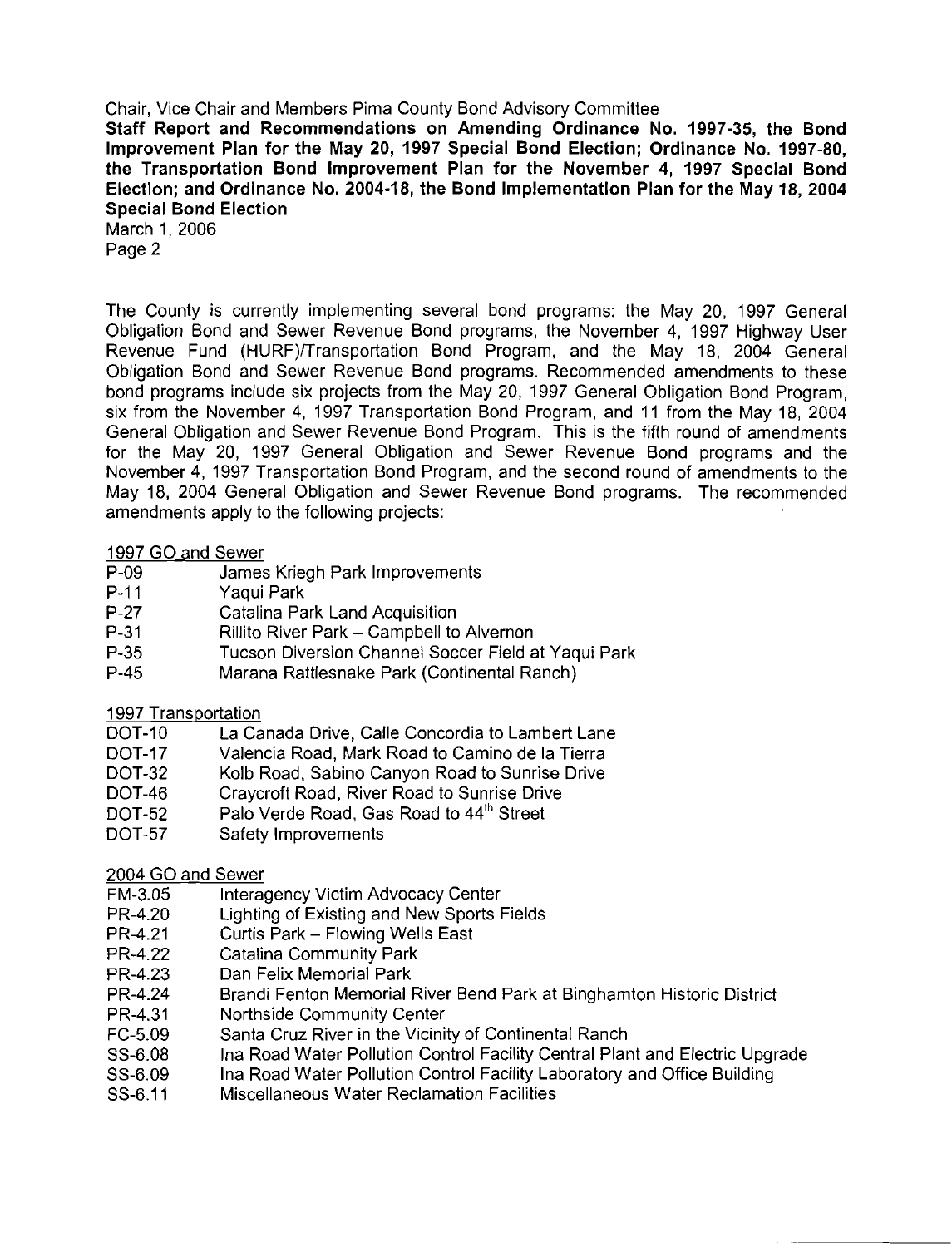Staff Report and Recommendations on Amending Ordinance No. **1997-35,** the Bond lmprovement Plan for the May **20, 1997** Special Bond Election; Ordinance No. **1997-80,**  the Transportation Bond lmprovement Plan for the November **4, 1997** Special Bond Election; and Ordinance No. **2004-18,** the Bond Implementation Plan for the May **18, 2004**  Special Bond Election

March 1, 2006 Page 3

This report summarizes the ordinance amendment requirements of the Truth In Bonding Code and summarizes the recommended amendments by project. The three ordinances containing the recommended amendments, shown in legislative style, are attached.

#### II. Ordinance Amendment Requirements Per the Truth In Bondinq Code

Section 3.06.070 of Pima County's Truth in Bonding Code establishes procedures for making changes to a bond improvement plan ordinance. Recognizing that over time more detailed design information often requires changes in the Bond lmprovement Plan presented to the voters, Section 3.06.070 authorizes the Board to amend Bond lmprovement Plans to accommodate "substantial modifications" in projects. Substantial modifications are defined as:

- **1.** An increase or decrease in total actual project costs by 25 percent or more
- 2. An increase or decrease in actual bond costs by 25 percent or more
- 3. An increase or decrease in actual other revenues by 25 percent or more
- 4. A delay in a project construction or implementation schedule of 12 months or more
- 5. A delay in the scheduled sale of bonds of 24 months or more
- 6. Any project that is not constructed
- 7. Any project that is added to those to be constructed
- 8. Any increase or decrease in the project scope that alters the disclosed project benefits
- 9. All changes to a bond implementation plan necessitated by only a portion of the proposed bond questions being approved at the special election.

The requirements impacting the time line of when amendments are necessary varies based on whether the amendment has to do with funding. Pursuant to the code, substantial modifications to bond funding or other funding may occur by an action of the Board of Supervisors awarding construction contracts, contract amendments, or change orders, or approving purchase agreements, along with Board notice that the action will require an amendment to the bond ordinance. In this situation, the amendment takes place **after** the Board takes action by awarding a contract. The reason for this is that amendments should not be based on cost estimates, and prior to the awarding of contracts or approval of purchase agreements, cost estimates may vary. For all other types of substantial modifications, an amendment of the bond ordinance is necessary before the modification is implemented.

The County Bond Advisory Committee must review and make recommendations on all bond ordinance amendments prior to the Board amending an ordinance. For amendments impacting the open space bond program component of bond ordinances, the Conservation Acquisition Commission must review and make recommendations to the County Bond Advisory Committee.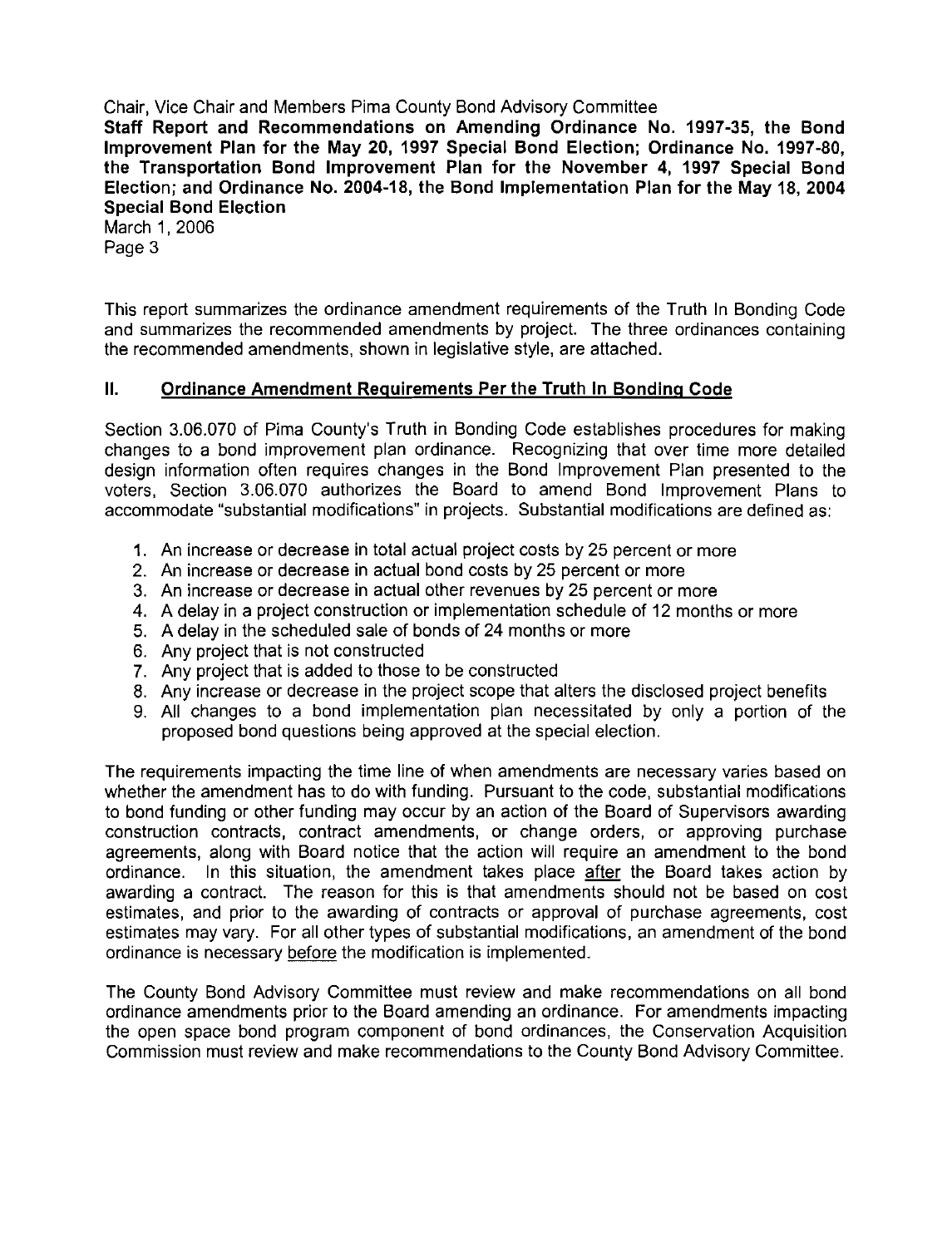Staff Report and Recommendations on Amending Ordinance No. **1997-35,** the Bond lmprovement Plan for the May **20, 1997** Special Bond Election; Ordinance No. **1997-80,**  the Transportation Bond Improvement Plan for the November **4, 1997** Special Bond Election; and Ordinance No. **2004-18,** the Bond Implementation Plan for the May **18, 2004**  Special Bond Election

March **1,** 2006 Page 4

### Ill. Recommended Amendments

#### A. Overview

#### **1997** and 2004 General Obliqation and Sewer Revenue Bond Proqrams

The tables below show the types of substantial modifications requiring amendments for the **1997** and 2004 General Obligation and Sewer Revenue bond programs.

|           | <b>Projects</b>          | <b>Types of Substantial Modifications</b> |                         |                 |  |
|-----------|--------------------------|-------------------------------------------|-------------------------|-----------------|--|
| Question  | to be<br><b>Modified</b> | Bond<br><b>Funding</b>                    | Other<br><b>Funding</b> | <b>Schedule</b> |  |
| Q3: Parks | 6                        | ≏                                         |                         |                 |  |

Table **1 1997** GO Bond Project Amendments

|                                                                    | <b>Projects</b>          | <b>Types of Substantial Modifications</b> |                                |                         |                  |
|--------------------------------------------------------------------|--------------------------|-------------------------------------------|--------------------------------|-------------------------|------------------|
| Question                                                           | to be<br><b>Modified</b> | <b>Bond</b><br><b>Funding</b>             | <b>Other</b><br><b>Funding</b> | Project<br><b>Scope</b> | <b>Cancelled</b> |
| Justice<br>Safety<br>$Q3$ :<br>Public<br>and<br><b>Facilities</b>  | 1                        | --                                        |                                |                         |                  |
| Recreational<br>$Q4$ :<br><b>Parks</b><br>and<br><b>Facilities</b> | 6                        | 4                                         | --                             | ◠                       |                  |
| Q5: River Parks and Flood Control                                  |                          | --                                        | $-1$                           |                         |                  |
| Q6: Sewer Revenue Bonds                                            | 3                        |                                           |                                |                         | ≘                |
| Total                                                              | 11                       | 5                                         | 2                              | 5                       | 2                |

Table **2 2004** GO and Sewer Revenue Bond Project Amendments

#### **1997** Transportation Bond Proqram

In November **1997,** voters approved a Transportation Bond Program that included **57** projects, which was later amended to add a 58<sup>th</sup> project. This is the fifth cycle of amendments proposed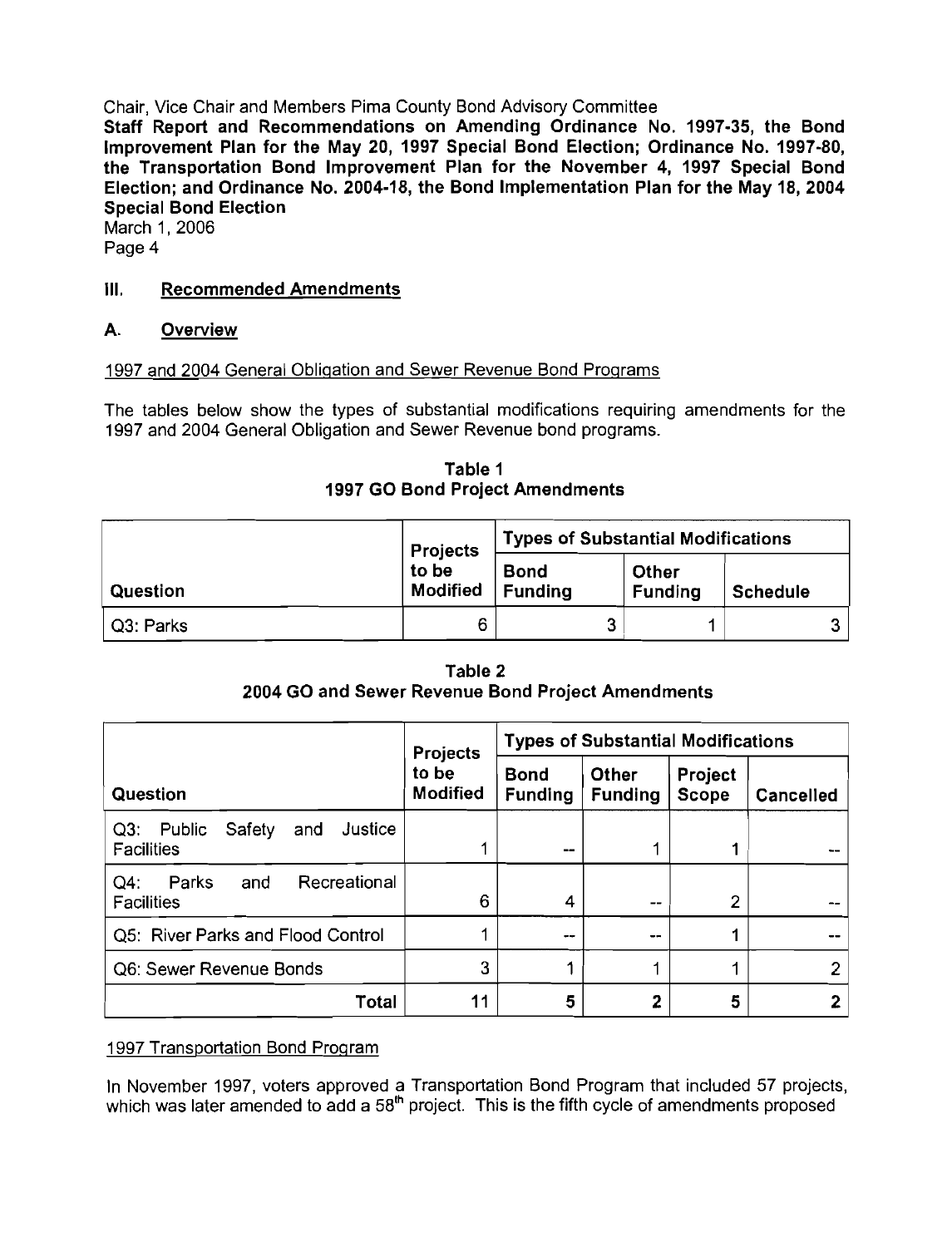Staff Report and Recommendations on Amending Ordinance No. 1997-35, the Bond lmprovement Plan for the May 20, 1997 Special Bond Election; Ordinance No. 1997-80, the Transportation Bond lmprovement Plan for the November 4, 1997 Special Bond Election; and Ordinance No. 2004-18, the Bond Implementation Plan for the May 18, 2004 Special Bond Election

March **1, 2006**  Page **5** 

for the **1997** Transportation Bond Program. Amendments to six **1997** Transportation Bond Program projects are necessary because of the need for substantial modifications to the scopes of five of the projects, substantial modifications to the implementation schedules of three projects, and substantial modifications in other funding for two projects.

#### B. Recommended Ordinance Amendments Per Proiect

A summary description of the recommended ordinance amendments for each project is presented below.

In order to amend the bond ordinances, the Board will be asked to adopt a separate ordinance for each of the three bond programs. Attached to this report is the language of each of the ordinances, with language that is being deleted shown in the "strike-out format" (example), while new language that is being added to the ordinances is underlined (example). Note that the titles of projects were originally underlined, and therefore this does not mean that the titles are changing. In this format, the ordinances only contain those projects that are recommended for amendment and do not reproduce the entirety of each of the three bond ordinances.

#### 1. Recommendations for Ordinance Amendments Relative to the 1997 General Obliqation and Sewer Revenue Bond Proqram

#### Question 3 Parks

#### P-09 James Kriegh Park Improvements

The ordinance amendment would change the implementation period of this project to period **5**  based on a request from the Amphitheater School District to wait until the end of the High School football season to begin development. This project involves the installation of lighting improvements to the football stadium and is currently under development.

#### P-11 Yaqui Park

The ordinance amendment would increase bond funding for this project from **\$748,235** to **\$1,246,351** because of a reallocation of funding from **P-35** Tucson Diversion Channel. The two projects are being combined into one project to decrease project management costs. The amendment would also increase other funding from **\$31,935** to **\$71,088,** due to a Community Development Block Grant. This project is currently under development.

#### P-27 Catalina Park Land Acquisition

The ordinance amendment would decrease bond funding for this project from **\$200,000** to **\$6,554.** The purpose of this project was to acquire land for a district park. The Flood Control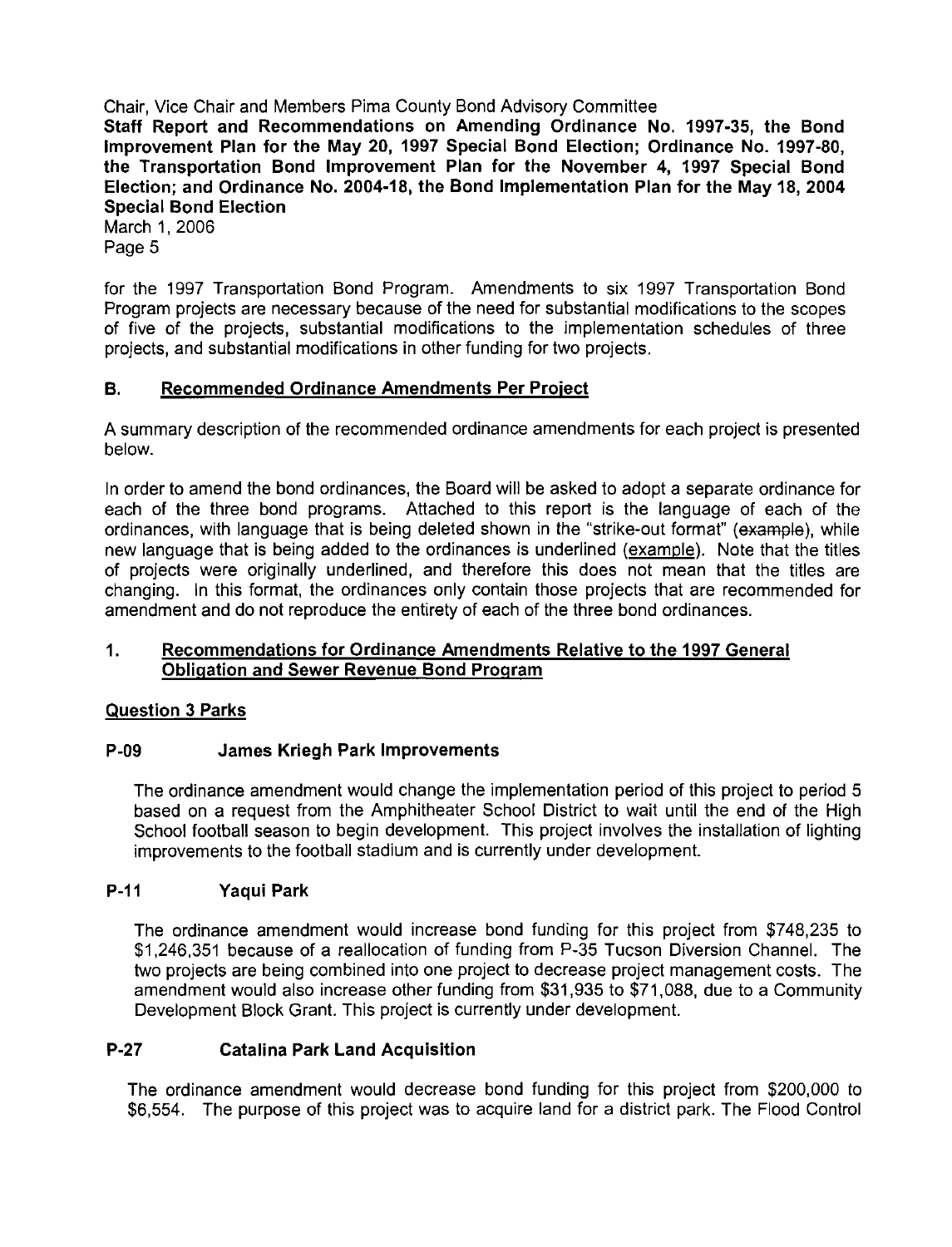Staff Report and Recommendations on Amending Ordinance No. 1997-35, the Bond lmprovement Plan for the May 20, 1997 Special Bond Election; Ordinance No. 1997-80, the Transportation Bond lmprovement Plan for the November 4, 1997 Special Bond Election; and Ordinance No. 2004-18, the Bond Implementation Plan for the May 18, 2004 Special Bond Election

March 1, 2006 Page 6

> District has acquired land along the Canada del Oro Wash for a district park. Therefore, the project has been completed without the need for bond funds.

#### P-31 Rillito River Park - Campbell to Alvernon

The ordinance amendment would extend the implementation period of this project to period 5 due to the required expansion of project coordination with the associated Pima County Regional Flood Control District project and the need to re-evaluate considerable drainage issues. This project is currently under development.

#### P-35 Tucson Diversion Channel Soccer Field at Yaqui Park

The ordinance amendment would decrease bond funding for this project from \$500,000 to reflect the current expenditures of \$1,884. The project will be combined with P-11, Yaqui Park, in order to decrease project management costs. This project is currently under development in conjunction with P-I I Yaqui Park.

#### P-45 Marana Rattlesnake Park (Continental Ranch)

The ordinance amendment would extend the implementation period for this project from period four to period five, since the project is unlikely to be completed by the end of this fiscal year. This project involves the development of a newly constructed park and recreational facilities in the Continental Ranch area. The Town of Marana has requested this amendment. The project is under development.

#### **2.** Recommendations for Ordinance Amendments Relative to the 1997 Transportation Bond Proqram

#### DOT-10 La Canada Drive, Calle Concordia to Lambert Lane

The ordinance amendment modifies the scope of this project and decreases other funding from \$13,000,000 to \$245,612. The scope change is necessary because the project limits were reduced; the project will now go from Calle Concordia to Lambert Lane, rather than from Ina Road to Lambert Lane, per an Intergovernmental Agreement between the Town of Oro Valley and Pima County. This portion of La Canada Drive was completed in June 2005.

#### DOT-17 Valencia Road, Mark Road to Camino de la Tierra

The ordinance amendment would change the scope and implementation period of this project. The scope change will return the roadway cross section to rural elements rather than urban requirements. The ordinance amendment would extend the implementation period from period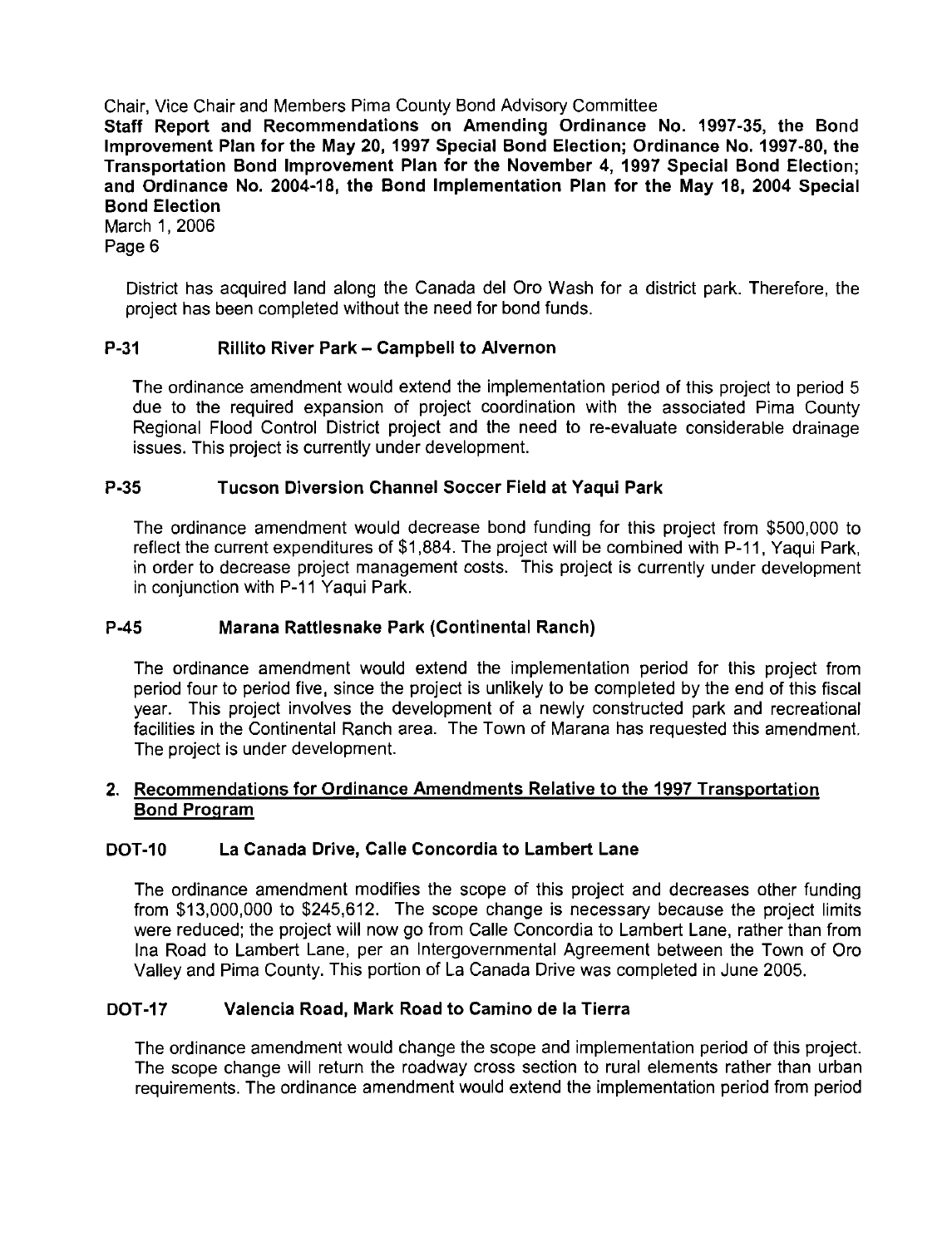Staff Report and Recommendations on Amending Ordinance No. 1997-35, the Bond lmprovement Plan for the May 20, 1997 Special Bond Election; Ordinance No. 1997-80, the Transportation Bond Improvement Plan for the November 4, 1997 Special Bond Election; and Ordinance No. 2004-18, the Bond Implementation Plan for the May 18, 2004 Special Bond Election

March 1, 2006 Page 7

> **4** to period 6. This project is currently under design and scheduled for construction in the summer of 2006.

#### DOT-32 Kolb Road, Sabino Canyon Road to Sunrise Drive

The ordinance amendment would change the scope of this project and extend the implementation period from period **4** to periods 5 through 8. A scope change is necessary to reduce the proposed cross-section of the proposed roadway to three lanes, one travel lane in each direction with a center left turn lane, as proposed by a completed traffic engineering report and as a result of public input. The additional implementation periods will permit the revision of the project plans to incorporate the scope change. This project is currently under development.

#### DOT-46 Craycroft Road, River Road to Sunrise Drive

'The ordinance amendment would extend the implementation period of this project from period **4** to period 5 and increase other funding from \$550,000 to \$18,805,000. This four lane divided roadway project is currently under construction. On December 6, 2005, the Board approved a contract for \$26.6 million. Pursuant to the Truth in Bonding Code, the Board was provided the required notice stating that approving the contract would later require a bond ordinance amendment during the next amendment cycle. The project is fully funded from a combination of 1997 HURF bonds, 12.6 percent Urban HURF, Impact Fees, County HURF, and various utilities, including Tucson Water.

#### DOT-52 Palo Verde Road, Gas Road to 44<sup>th</sup> Street

The ordinance amendment would change the scope of this project. The change in the project scope is due to the determination that the existing four-lane roadway does not need to be expanded to six lanes as originally contemplated. The overlay of the pavement has included multi-use lanes plus exclusive pull-outs at the public bus stops. The project's limits have been changed to match the recently completed Veterans Memorial Overpass project. This project was recently completed.

#### DOT-57 Safety Improvements

The ordinance amendment would change the scope of this project to permit flexibility in selecting new safety improvements on a more timely basis as determined by the Department of Transportation using annually revised traffic safety data. This is an on-going program.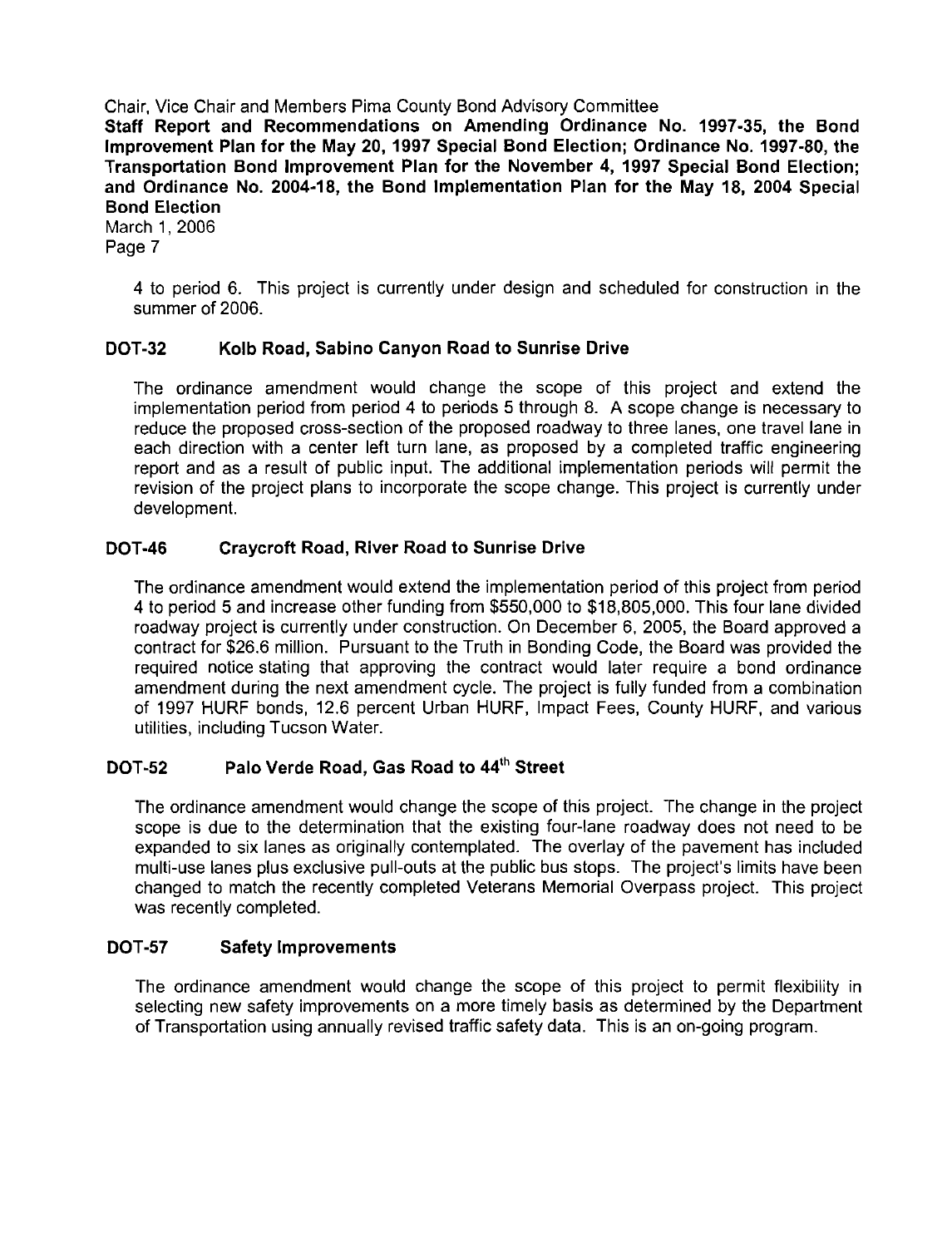Staff Report and Recommendations on Amending Ordinance No. 1997-35, the Bond lmprovement Plan for the May 20, 1997 Special Bond Election; Ordinance No. 1997-80, the Transportation Bond lmprovement Plan for the November 4, 1997 Special Bond Election; and Ordinance No. 2004-18, the Bond Implementation Plan for the May 18, 2004 Special Bond Election

March 1, 2006 Page 8

#### 3. Recommendations for Ordinance Amendments Relative to the 2004 General Obligation and Sewer Revenue Bond Program

#### Question 3 Public Safetv and Justice Facilities

#### FM-3.05 Interagency Victim Advocacy Center

The ordinance amendment would amend the scope of this project and decrease other funding from \$5,800,000 to \$0. This project involves phase 1 of the development of an lnteragency Advocacy Center to co-locate the various agencies and organizations responsible for victim response, investigation and litigation. The InterAgency Council (IAC) has been unable to obtain commitments of other funding. Therefore, the IAC voted unanimously in October 2005 to reduce the scope of phase 1 to an advocacy center focusing on children, with a reduction from 63,000 sq. ft. to 21,000 sq. ft, and a reduction in staffing levels from 126 to 51. With this reduced scope, phase 1 can be constructed with the available bond funds of \$6 million.

#### Question 4 Parks and Recreational Facilities

#### PR-4.20 Lighting of Existing and New Sports Fields

The ordinance amendment would change the scope of this project to add the soccer fields at the Rillito Regional Park complex to the list of lighting projects, and would delete the Ted Walker Park Lighting project per community demands. On December 13, 2005, the Board of Supervisors approved spending the funds originally allocated for the lighting of soccer fields at Rillito Park to the acquisition of a property adjacent to the Rillito Park for the future location of the City of Tucson's Northside Community Center. The Board and the Bond Advisory Committee had previously approved an ordinance amendment to the Rillito Park project to allow for the acquisition of land. Pursuant to the Truth in Bonding Code, the Board was provided the required notice that such an expenditure would later require a bond ordinance amendment during the next amendment cycle, to add the Rillito Lighting Project to the list of projects under project 4.20 Lighting of Existing and New Sports Fields.

#### PR-4.21 Curtis Park - Flowing Wells East

The ordinance amendment would increase bond funding for this project from \$2,250,000 to \$2,650,000. This project involves the development of a new park at Curtis Road and La Cholla. Additional funds would be reallocated from PR4.23 Dan Felix Memorial Park in order to cover construction costs for this Park. Curtis Park is located diagonally across the river from the Dan Felix Memorial Park and the reallocated funding is not needed to complete improvements to Dan Felix Memorial Park. This project is currently under development.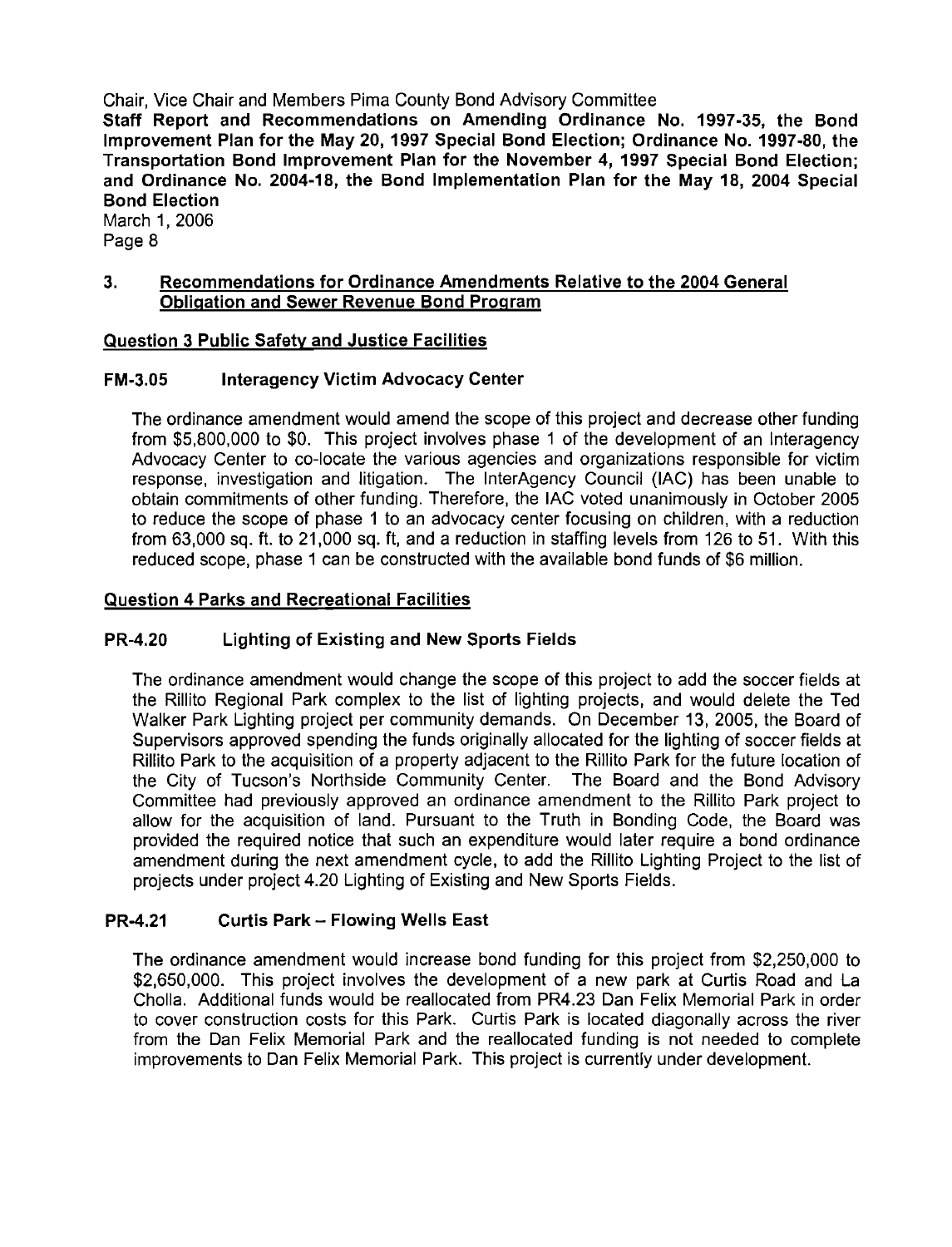Staff Report and Recommendations on Amending Ordinance No. 1997-35, the Bond lmprovement Plan for the May 20, 1997 Special Bond Election; Ordinance No. 1997-80, the Transportation Bond lmprovement Plan for the November 4, 1997 Special Bond Election; and Ordinance No. 2004-18, the Bond Implementation Plan for the May 18, 2004 Special Bond Election

March 1, 2006 Page 9

#### PR-4.22 Catalina Community Park

The ordinance amendment would decrease bond funding for this project from \$2,000,000 to \$1,000,000. \$1,000,000 is being reallocated to PR4.24 Brandi Fenton Memorial River Bend Park at Binghamton Historic District to cover higher than expected construction costs. In turn, the Brandi Fenton Memorial Foundation is providing a 50 percent match in funding. The remaining budget for Catalina Community Park will be used to build phase 1 of the Catalina Community Park, as prioritized by community input. This project is currently under development. On January 3, 2006 the Board of Supervisors approved a contract for project PR-4.24 Brandi Fenton Park that included the expenditure of \$1,000,000 from the Catalina<br>Community Park. Pursuant to the Truth in Bonding Code, the Board was provided the Pursuant to the Truth in Bonding Code, the Board was provided the required notice that this expenditure would later require a bond ordinance amendment to both projects during the next amendment cycle.

#### PR-4.23 Dan Felix Memorial Park

'The ordinance amendment would decrease bond funding for this project from \$1,750,000 to \$1,350,000. The \$400,000 in bond funding is being reallocated to PR4.21 Curtis Park -Flowing Wells East, to cover the construction costs for that Park. Curtis Park is located diagonally across the river from the Dan Felix Memorial Park and the reallocated funding is not needed to complete improvements to Dan Felix Memorial Park. Development of this project will begin in Fiscal Year 2006/07.

#### PR-4.24 Brandi Fenton Memorial River Bend Park at Binghamton Historic District

The ordinance amendment would increase bond funding for this project from \$3,000,000 to \$4,000,000. The additional funds are transferred from PR-4.22 Catalina Community Park to Brandi Fenton to cover higher than expected construction costs. In turn, the Brandi Fenton Memorial Foundation provided a 50 percent match in funding. This project is currently under construction. On January 3, 2006, the Board of Supervisors approved a contract for Brandi Fenton Park that included the expenditure of \$1,000,000 from project PR-4.22 Catalina Community Park. Pursuant to the Truth in Bonding Code, the Board was provided the required notice that this expenditure would later require a bond ordinance amendment to both projects during the next amendment cycle.

#### PR-4.31 Northside Community Center

The ordinance amendment would change the scope of this project to eliminate land acquisition, and to adjust planning/design costs, construction costs and project duration. This amendment reflects the City of Tucson's proposal to build a Community Center on Pima County acquired land adjacent to the Rillito Regional Park. The overall cost of the project has not changed. This project is currently under development.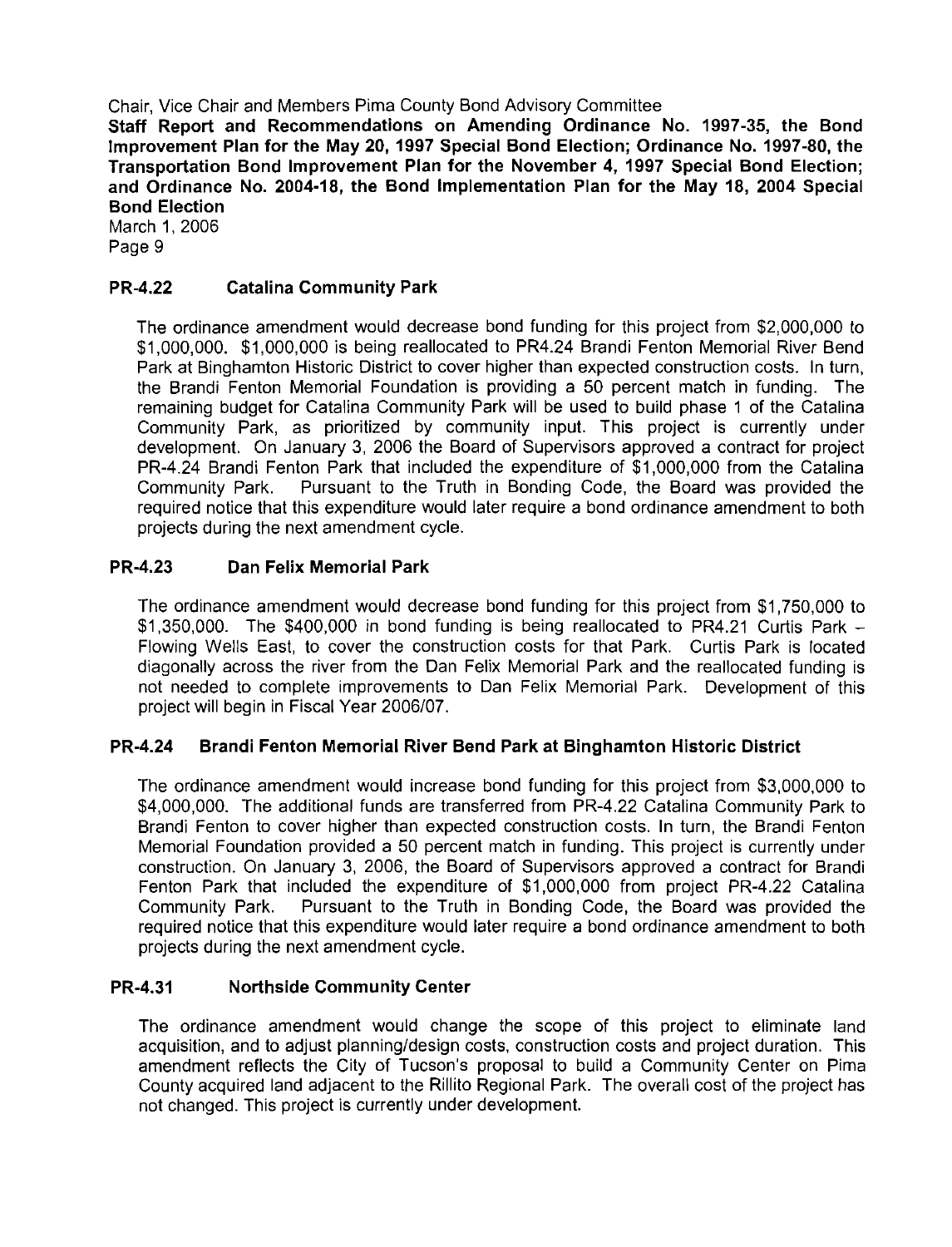Staff Report and Recommendations on Amending Ordinance No. 1997-35, the Bond lmprovement Plan for the May 20, 1997 Special Bond Election; Ordinance No. 1997-80, the Transportation Bond lmprovement Plan for the November 4, 1997 Special Bond Election; and Ordinance No. 2004-18, the Bond Implementation Plan for the May 18, 2004 Special Bond Election

March 1, 2006 Page 10

#### Question 5 River Parks and Flood Control Improvements

#### FC-5.09 Santa Cruz River in the Vicinity of Continental Ranch

The ordinance amendment would modify the scope of this project at the request of the Town of Marana. This project involves the development of bank protection and river park amenities. Modification of the scope includes a change in the location of the project from Ina Road to the proposed Twin Peaks Road, to Yuma Mine Wash to El Rio Neighborhood Park. Modification of the scope also better clarifies line items and disclosed project benefits. This project is currently under development.

#### Question 6 Sewer System Revenue Bonds

- SS-6.08 Ina Road Water Pollution Control Facility (WPCF) Central Plant and Electric Upgrade
- SS-6.09 **Ina Road WPCF Laboratory and Office Building**

#### SS-6.11 Miscellaneous Water Reclamation Facilities

The ordinance amendment would reallocate funding initially identified in SS-6.08 Ina Road WPCF Central Plant and Electric Upgrade (\$12M) and SS-6.09 Ina Road WPCF Laboratory and Office Building (\$9M) to be used in combination with an amended SS-6.11 Miscellaneous Water Reclamation Facilities (\$4M) to fund the Avra Valley WWTF Expansion efforts. The need to expand the Avra Valley facility was identified in the Department's 2002 Financial Plan and was initially proposed as part of the 2004 Sewer Revenue Bond Package.

The basis of this reallocation request is three-fold. First, there is a need to provide a significant source of funding for the expansion at the Avra Valley WWTF due to the accelerated growth of population in the service area. This population increase will require a significant increase in capacity to maintain wastewater service over the next several years. Second, the purpose of project SS-6.11 Miscellaneous Water Reclamation Facilities was to identify and acquire land for water reclamation facilities to the south and southeast of Tucson, and expand the Corona de Tucson reclamation facility. This purpose has been met through a development agreement, which will expand the Corona de Tucson facility, and the agreement of the City of Tucson to provide land for a facility in the southeast. Third, due to a Metro Area Wastewater Capacity Management, Nutrient Removal, Solids Handling/Treatment and CIP Development Study that is currently underway, the two Ina Road Facility 2004 bond projects (SS-6.08 and SS-6.11) are obsolete in their current form and the need for these projects will be re-evaluated based on the outcome of the study.

This study, when concluded, will result in an overall strategy for the future capacities of both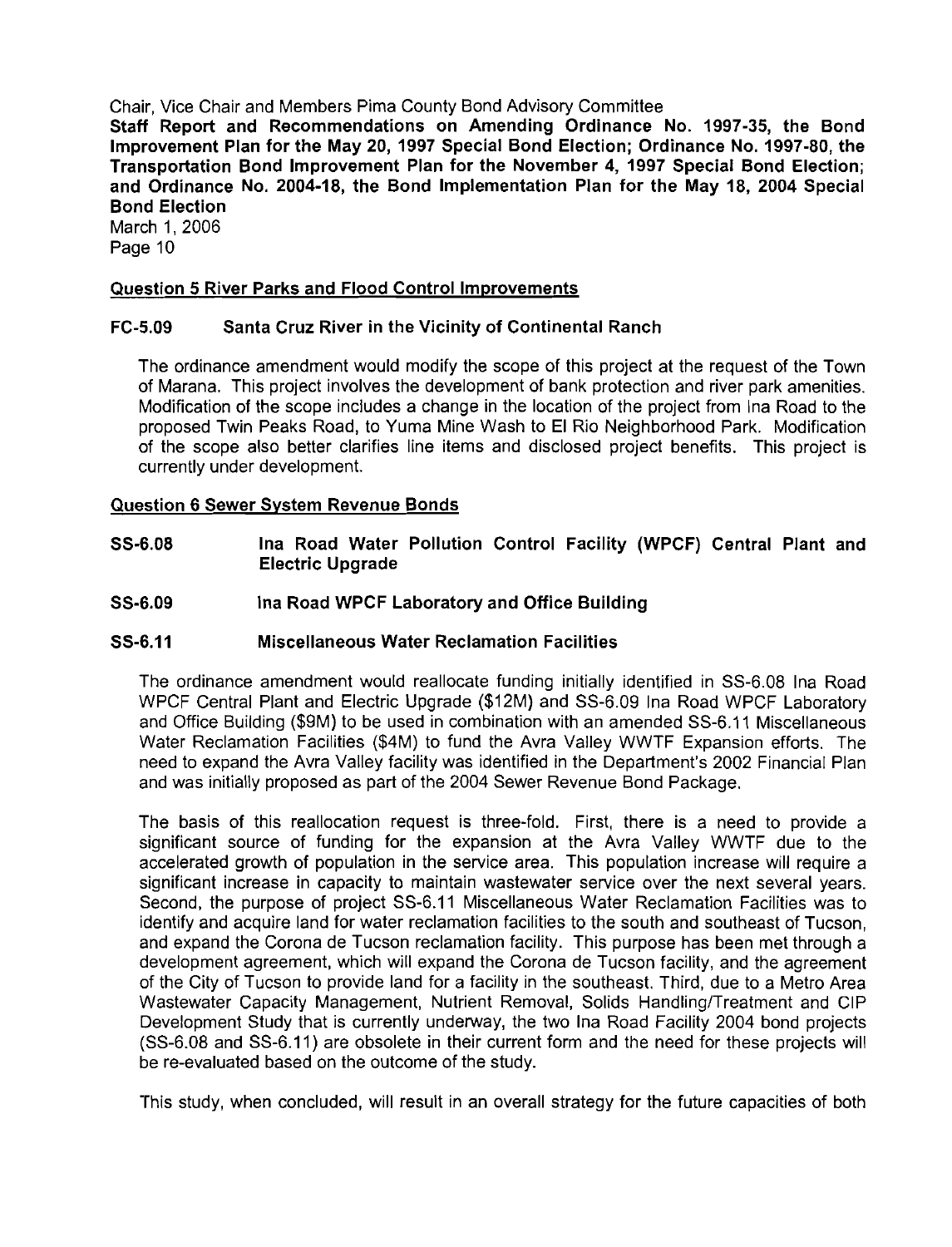Chair, Vice Chair and Members Pima County Bond Advisory Committee Staff Report and Recommendations on Amending Ordinance No. **1997-35,** the Bond lmprovement Plan for the May **20, 1997** Special Bond Election; Ordinance No. **1997-80,** the Transportation Bond lmprovement Plan for the November **4, 1997** Special Bond Election; and Ordinance No. **2004-18,** the Bond Implementation Plan for the May **18, 2004** Special Bond Election March **1, 2006** 

Page **11** 

the Roger Road and Ina Road Facilities, the type of nutrient removal technology and solids handling activities to be implemented, along with the development of an overall funding strategy to meet these requirements. The results of this study will have a direct impact on the type and size of any needed central plant/power facilities along with laboratory and office space. This information will be developed as part of this overall long-term plan for the treatment of wastewater from the metropolitan area.

On February **16, 2006** the Wastewater Management Advisory Committee voted unanimously to support these bond ordinance amendments.

#### IV. Recommendation

I recommend that the Pima County Bond Advisory Committee approve amendments to Ordinance No. **1997-35** (as amended), Ordinance No. **1997-80** (as amended), and Ordinance No. **2004-18**  (as amended), as described in this memorandum and presented in the attachments.

CHH/dr

**Attachments** 

c: The Honorable Chairman and Members, Pima County Board of Supervisors The Honorable Herminia Frias, Chairwoman, Pascua Yaqui Tribe The Honorable Vivian Juan-Saunders, Chairwoman, Tohono O'odham Nation John Bernal, Deputy County Administrator - Public Works Nanette Jenkins, Assistant County Administrator for Policy- Public Works Mike Reuwsaat, Manager, Town of Marana Chuck Sweet, Manager, Town of Oro Valley Jim Stahle, Manager, Town of Sahuarita Fernando Castro, Manager, City of South Tucson Mike Hein, Manager, City of Tucson Mike Tuinstra, Director, Facilities Management Tom Burke, Director, Finance Department Suzanne Shields, Director, Flood Control District Rafael Payan, Director, Natural Resources, Parks and Recreation Kurt Weinrich, Director, Transportation Department Mike Gritzuk, Director, Wastewater Management Department Nicole Fyffe, Executive Assistant to the County Administrator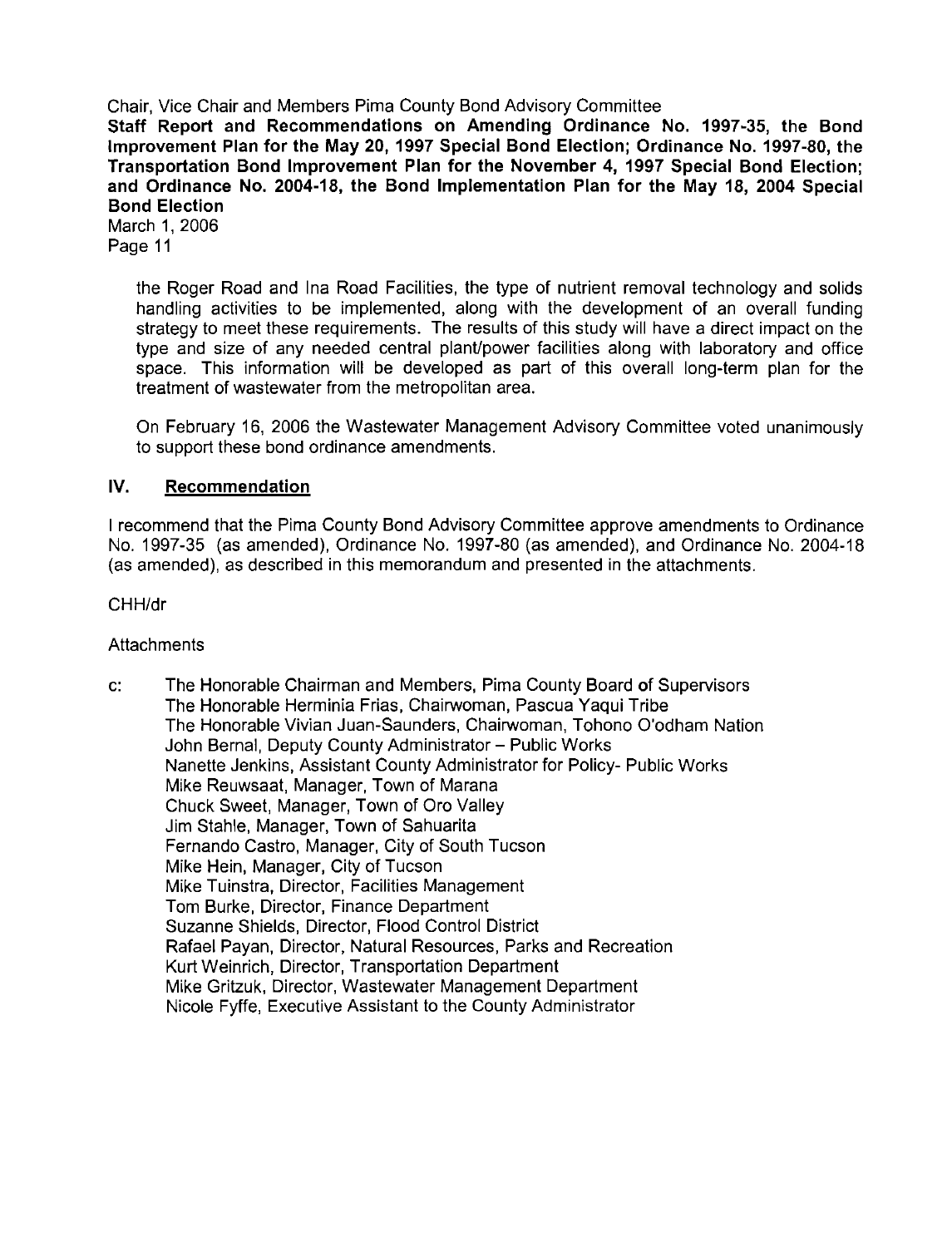#### ORDINANCE NUMBER **2006--**

AN ORDINANCE OF THE BOARD OF SUPERVISORS OF PlMA COUNTY ARIZONA RELATING TO GENERAL OBLIGATION AND SEWER REVENUE BOND PROJECTS AMENDING ORDINANCE NUMBER **1997-35** BOND IMPLEMENTATION PLAN, MAY **20, 1997** SPECIAL ELECTION (AS AMENDED SEPTEMBER **22, 1998** BY ORDINANCE NUMBER **1998-58;** AUGUST **20,2001** BY ORDINANCE NUMBER **2001-111;** MARCH **9,2004**  BY ORDINANCE NUMBER **2004-15** AND OCTOBER **11, 2005** BY ORDINANCE NUMBER **2005-91).** THE PURPOSE OF THE ORDINANCE IS TO REALLOCATE BOND FUNDS, AMEND THE SCOPE OF CERTAIN PROJECTS, AMEND IMPLEMENTATION PERIODS FOR CERTAIN BOND PROJECTS, AND AUTHORIZE THE USE OF ADDITIONAL OTHER FUNDS TO FINANCE CERTAIN PROJECTS.

WHEREAS, The Board of Supervisors adopted Chapter 3.06 of the Pima County Code titled "Bonding Disclosure, Accountability and Implementation"; and,

WHEREAS, in compliance with Chapter 3.06, the Board of Supervisors adopted Ordinance Number 1997-35, the "Bond Implementation Plan, May 20, 1997 Special Election"; and,

WHEREAS, the Board of Supervisors, on September 22, 1998 enacted Ordinance No. 1998-58, and on August 20, 2001 enacted Ordinance Number 2001-111, and on March 9, 2004 enacted Ordinance Number 2004-14 and on October 11, 2005 enacted Ordinance Number 2005-91 amending Ordinance No. 1997-35 in compliance with provisions of Chapter 3.06; and,

WHEREAS, the Board of Supervisors desires to amend Ordinance Number 1997-35 (as amended by Ordinance No. 1998-58, Ordinance No. 2001-111, Ordinance No. 2004-15 and Ordinance No. 2005-91) in compliance with provisions of Chapter 3.06:

#### IT IS HEREBY ORDAINED by the Board of Supervisors of Pima County, Arizona:

Ordinance Number 1997-35 (as amended by Ordinance No. 1998-58, Ordinance No. 2001-11 1, Ordinance No. 2004-15 and Ordinance No. 2005-91) is hereby amended as follows: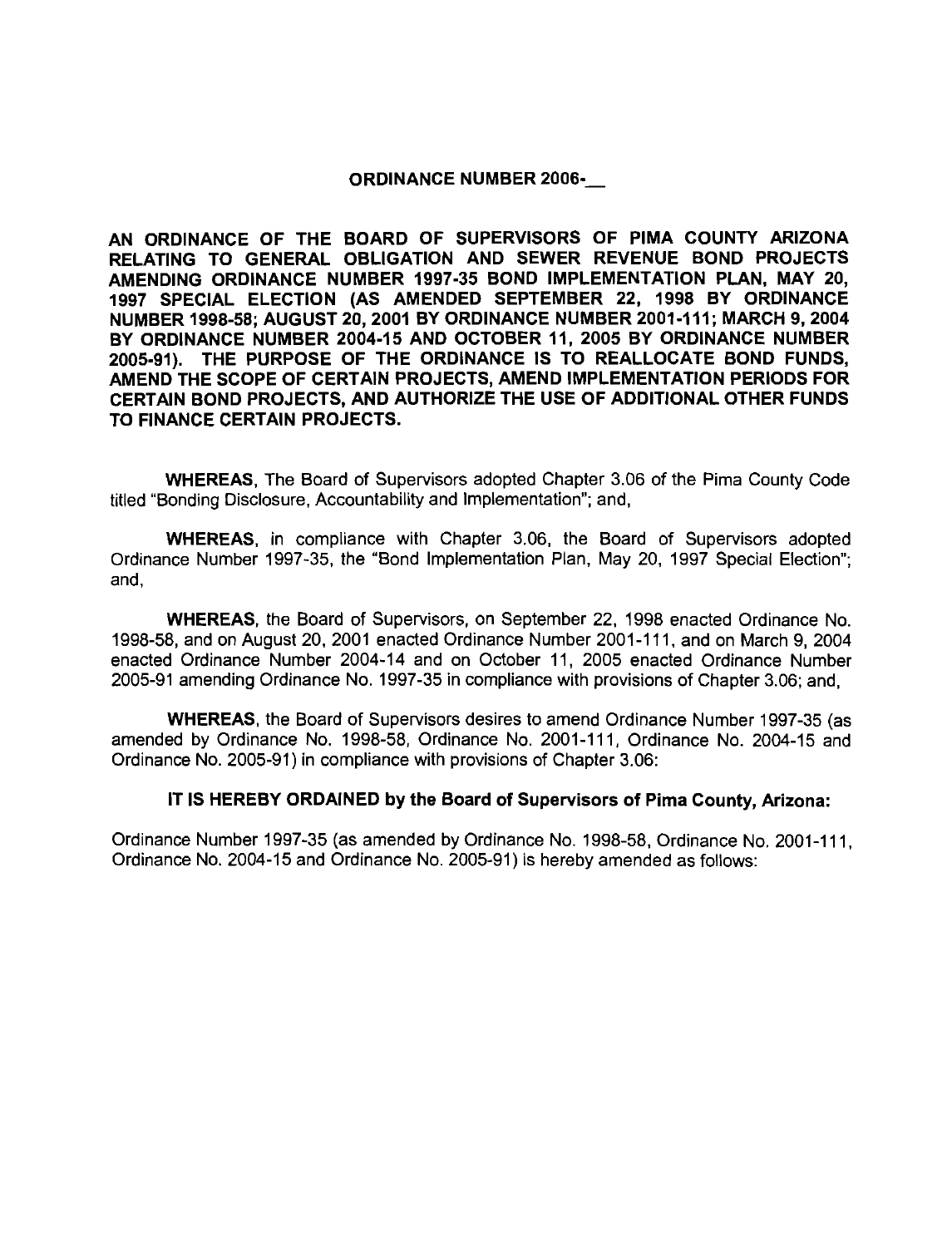#### Bond Improvement Plan May **20, 1997** Special Election

#### **C.** Question No. 3 - Parks

| 9) Project<br>Location:                                    | P-9 -- James Krieg Park Improvements<br>23 West Calle Concordia                                                                                                                                                                                                                                                                  |  |  |
|------------------------------------------------------------|----------------------------------------------------------------------------------------------------------------------------------------------------------------------------------------------------------------------------------------------------------------------------------------------------------------------------------|--|--|
| Bond Funding:                                              | \$250,000                                                                                                                                                                                                                                                                                                                        |  |  |
| Scope:                                                     | Installation of lighting improvements to the football stadium on Canyon<br>del Oro High School property.                                                                                                                                                                                                                         |  |  |
| Benefit:                                                   | Provides additional football field use and increases the efficiency of the<br>existing lighting.                                                                                                                                                                                                                                 |  |  |
| Other Funds:                                               | \$0                                                                                                                                                                                                                                                                                                                              |  |  |
| Implementation Period: 3, 4, 5                             |                                                                                                                                                                                                                                                                                                                                  |  |  |
| <b>Future Operating &amp;</b><br><b>Maintenance Costs:</b> | Costs to be paid by Oro Valley through an intergovernmental<br>agreement with Pima County.                                                                                                                                                                                                                                       |  |  |
| 11) Project<br>Location:                                   | P-11 -- Yaqui Park Improvements<br>South Tucson                                                                                                                                                                                                                                                                                  |  |  |
| <b>Bond Funding:</b>                                       | \$748,235\$1,246,351                                                                                                                                                                                                                                                                                                             |  |  |
| Scope:                                                     | Work will include renovation work on existing basketball court, ramada,<br>picnic facility, paving and circulation including security lighting, turf<br>development, rest rooms, and courts. This project is being designed<br>and constructed in conjunction with P-35, Tucson Diversion Channel<br>Soccer Field at Yaqui Park. |  |  |
| Benefit:                                                   | The project will provide expanded opportunities for soccer related<br>sports in the South Tucson area, as well as additional park facilities<br>such as picnicking, shade ramadas, basketball court and lighting.                                                                                                                |  |  |
| Other Funding:                                             | \$31,935\$71,088 (Community Development Block Grant)                                                                                                                                                                                                                                                                             |  |  |
| lmplementation Period: 1,2, 3, 4, 5                        |                                                                                                                                                                                                                                                                                                                                  |  |  |
| Future Operating &<br>Maintenance Costs:                   | Costs to be paid by the City of South Tucson through an<br>intergovernmental agreement with Pima County                                                                                                                                                                                                                          |  |  |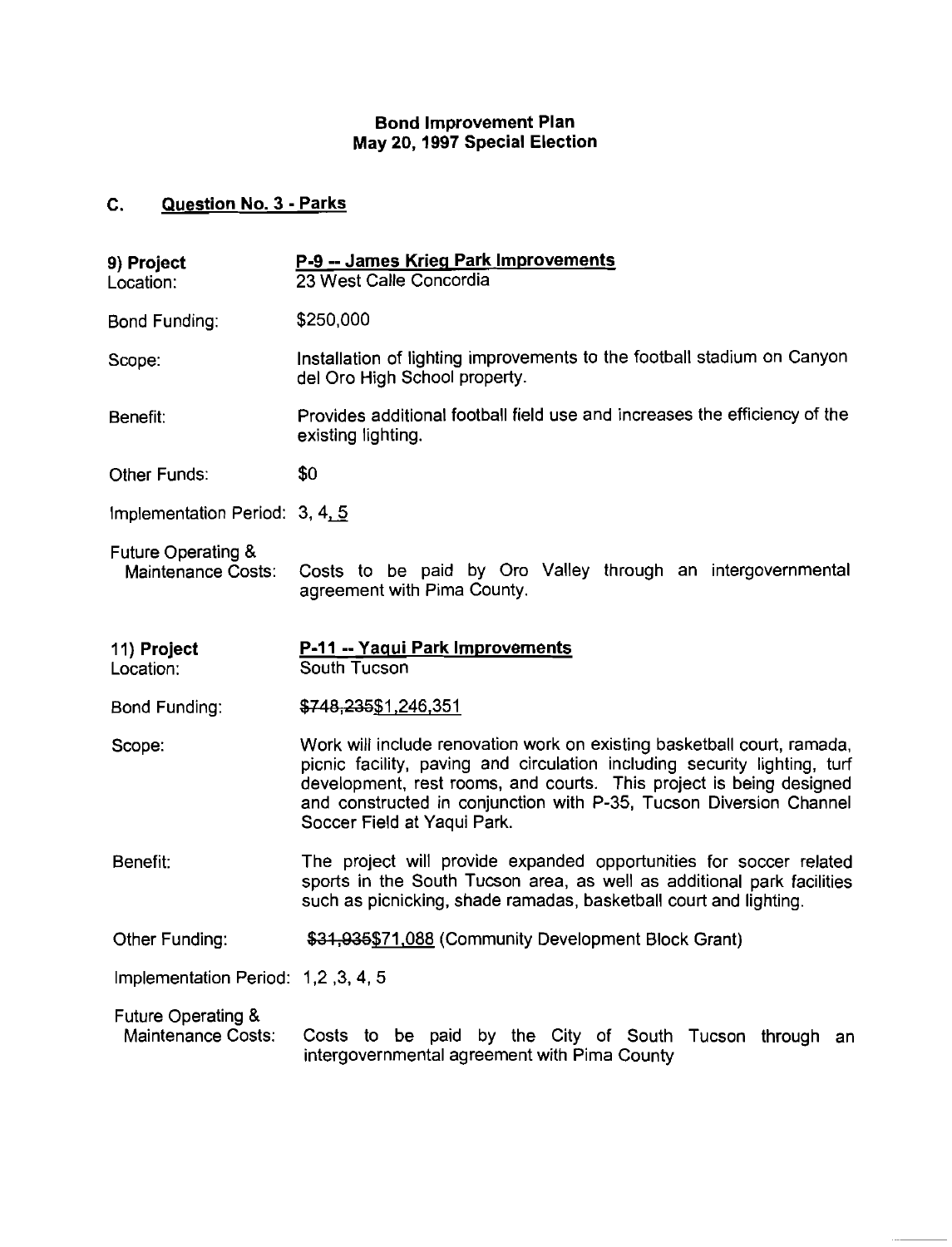| 27) Project<br>Location:                                   | P-27 -- Catalina Park Land Acquisition<br>South of Golder Ranch Drive, east of Oracle Road                                                                                              |
|------------------------------------------------------------|-----------------------------------------------------------------------------------------------------------------------------------------------------------------------------------------|
| Bond Funding:                                              | \$200,000 \$6,554                                                                                                                                                                       |
| Scope:                                                     | Acquisition of 40 acres to be used as a district park                                                                                                                                   |
|                                                            | Sections 11, 12, and 16, 11S/14E                                                                                                                                                        |
|                                                            | Section 16 - GR-1                                                                                                                                                                       |
|                                                            | Section $11,12 - RH$                                                                                                                                                                    |
|                                                            | The Flood Control District has acquired land along the Canada del Oro<br>Wash for this purpose, therefore the project is completed without the<br>need for bond funds.                  |
| Benefit:                                                   | Establish a park site for future improvements.                                                                                                                                          |
| Other Funding:                                             | \$0                                                                                                                                                                                     |
| Implementation Period: 1, 2, 3, 4, 5                       |                                                                                                                                                                                         |
| <b>Future Operating &amp;</b><br><b>Maintenance Costs:</b> | None until park is developed.                                                                                                                                                           |
| 31) Project<br>Location:                                   | P-31 -- Rillito River Park - Campbell to Alvernon<br>Campbell to Alvernon                                                                                                               |
| Bond Funding:                                              | \$2,400,000                                                                                                                                                                             |
| Scope:                                                     | The project is a two-mile extension of the Rillito River Park being<br>completed by the U.S. Army Corps of Engineers, including irrigation,<br>bike and walking paths, and landscaping. |
| Benefits:                                                  | Extend newly constructed river park facilities and recreational<br>opportunities from existing facilities to meet the community demand<br>and river park access.                        |
| Other Funding:                                             | \$0                                                                                                                                                                                     |
| Implementation Period: 2, 3, 4, 5                          |                                                                                                                                                                                         |
| <b>Future Operating &amp;</b><br><b>Maintenance Costs:</b> | \$50,000 per mile                                                                                                                                                                       |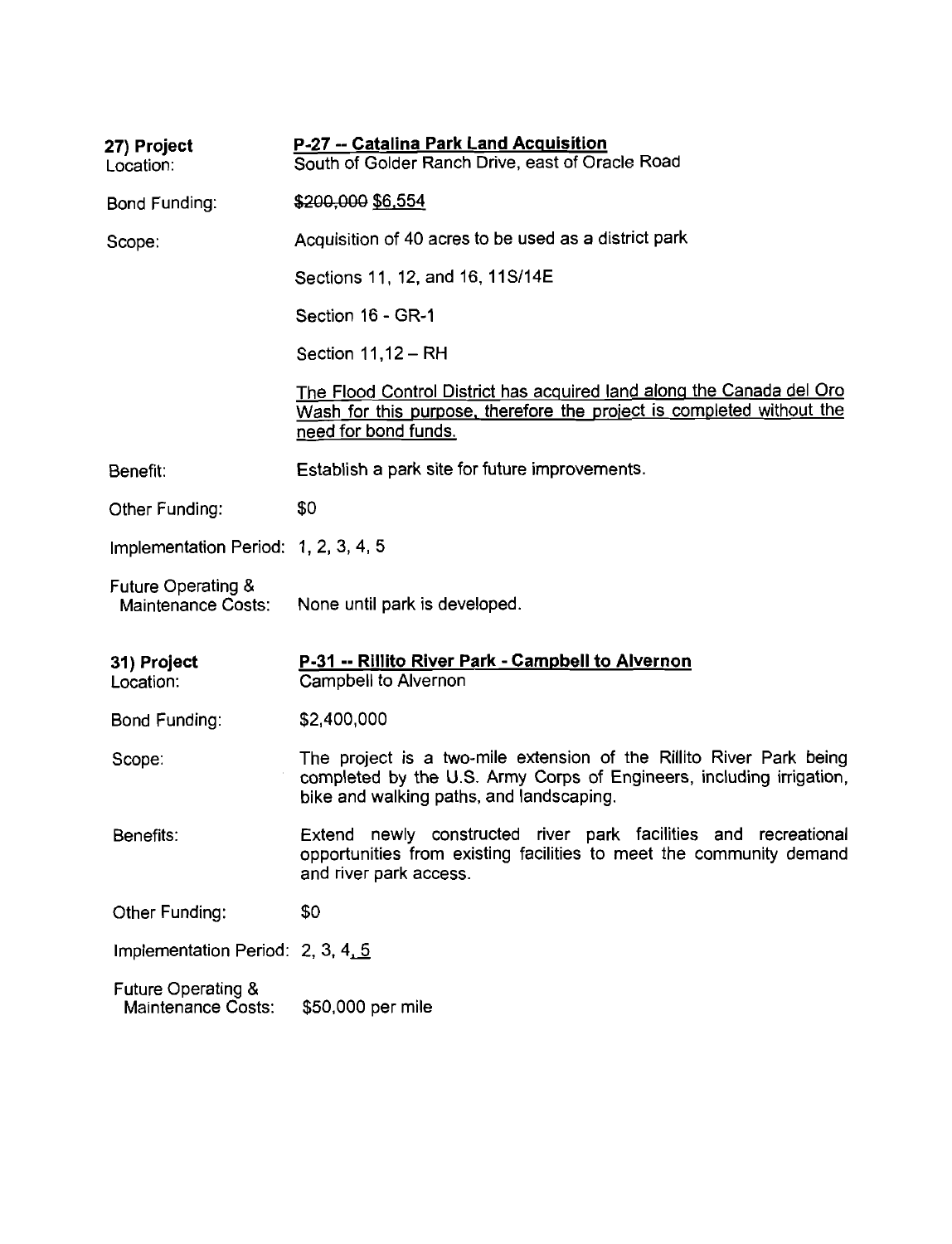| 35) Project<br>Location:                            | P-35 -- Tucson Diversion Channel Soccer Field at Yaqui Park<br>City of South Tucson along the flood control facility at Yaqui Park                                                                                                                                                                |  |
|-----------------------------------------------------|---------------------------------------------------------------------------------------------------------------------------------------------------------------------------------------------------------------------------------------------------------------------------------------------------|--|
| <b>Bond Funding:</b>                                | \$500,000\$1,884                                                                                                                                                                                                                                                                                  |  |
| Scope:                                              | Work consists of development of a soccer field facility at Yaqui Park.<br>This project is being sited, designed and constructed in conjunction<br>with P-11, Yaqui Park Improvements. This project has been closed<br>and scope items will be built as a part of P-11 Yaqui Park.                 |  |
| Benefit:                                            | Facilitiate the need for soccer fields and park amenities in a high<br>demand area of the community                                                                                                                                                                                               |  |
| Other Funds:                                        | \$0                                                                                                                                                                                                                                                                                               |  |
| Implementation Period: 2, 3, 4                      |                                                                                                                                                                                                                                                                                                   |  |
| Future Operating &                                  | Maintenance Costs: Due to the limited size of the park, costs should be minimal.                                                                                                                                                                                                                  |  |
| 45) Project<br>Location:                            | <b>P-45 -- Marana Rattlesnake Park (Continental Ranch)</b><br><b>Continental Ranch</b>                                                                                                                                                                                                            |  |
| Bond Funding:                                       | \$500,000                                                                                                                                                                                                                                                                                         |  |
| Scope:                                              | Work consists of development of newly constructed park facilities in the<br>northwest accommodating the Rillito and Continental Ranch areas,<br>including athletic field, playground, ramadas, picnic areas, rest rooms,<br>basketball court, volleyball court, parking, lights, and landscaping. |  |
| Benefit:                                            | Accommodating the growing recreational needs of the northwest<br>community.                                                                                                                                                                                                                       |  |
| Other Funding:                                      | \$0                                                                                                                                                                                                                                                                                               |  |
| Implementation Period: $2, 3, 4, 5$                 |                                                                                                                                                                                                                                                                                                   |  |
| <b>Future Operating &amp;</b><br>Maintenance Costs: | If the site for the park lies within the town limits of Marana, the cost will<br>be paid by the Town of Marana through an intergovernmental<br>agreement with Pima County.                                                                                                                        |  |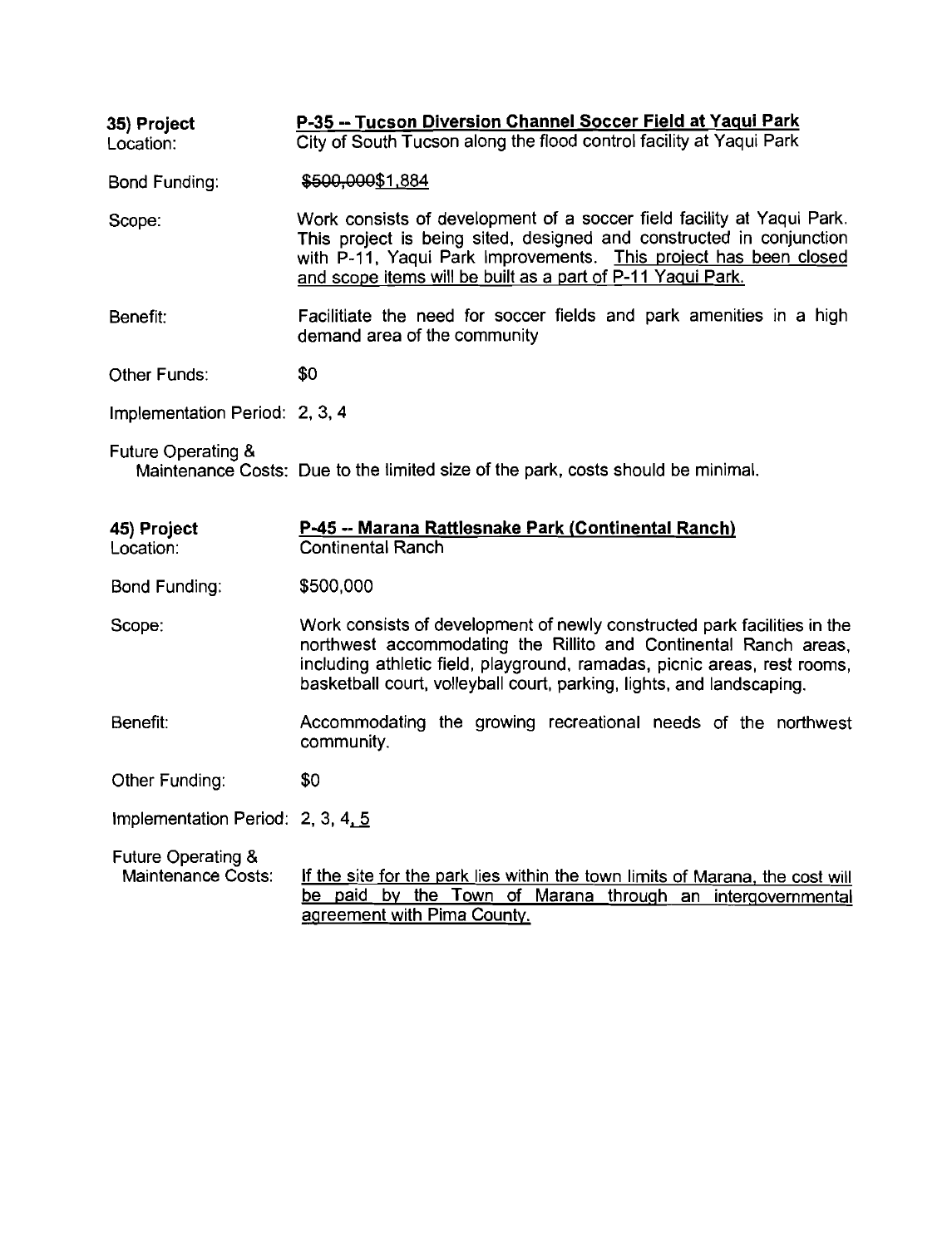AS AMENDED by the Board of Supervisors of Pima County, Arizona, this **\_\_\_** day of \_\_\_\_\_\_\_\_\_, 2006.

Chairman, Board of Supervisors

Attest:

Reviewed by:

Clerk, Board of Supervisors County Administrator

Approved as to Form:

Civil Deputy County Attorney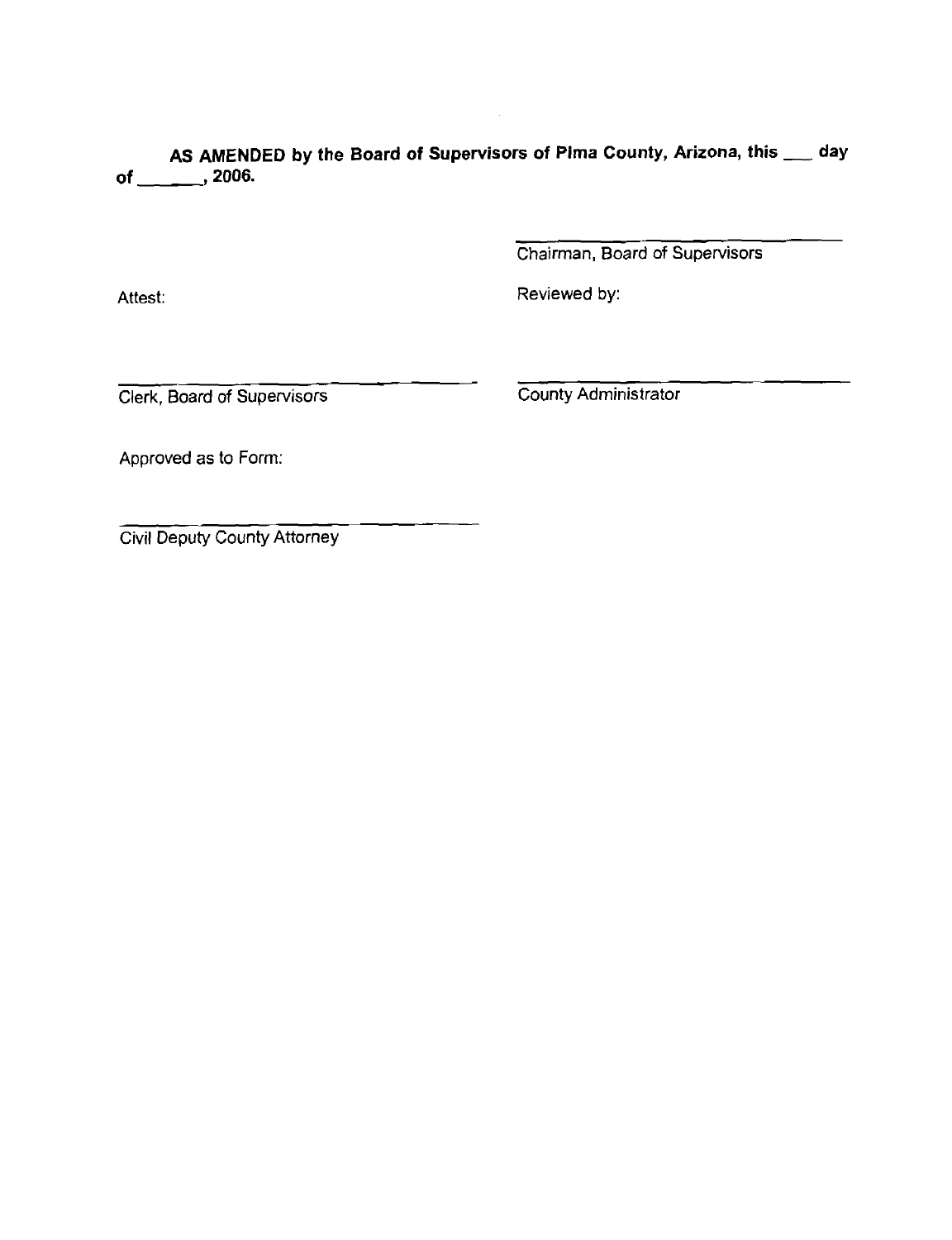#### ORDINANCE 2006-

AN ORDINANCE OF THE BOARD OF SUPERVISORS OF PlMA COUNTY ARIZONA RELATING TO HIGHWAY USER REVENUE FUND REVENUE BOND PROJECTS AMENDING ORDINANCE NUMBER 1997-80 (AS AMENDED SEPTEMBER 22,1998 BY ORDINANCE NO. 1998-59 AND AUGUST20,2001 BY ORDINANCE NO. 2001-112 AND DECEMBER 14,2004 BY ORDINANCE NO. 2004-118 AND OCTOBER 11, 2005 BY ORDINANCE NO. 2005-90) BOND IMPLEMENTATION PLAN, NOVEMBER 4,1997 SPECIAL ELECTION, TO AMEND PROJECT SCOPES, IMPLEMENTATION PERIOD SCHEDULES, BOND AND OTHER FUND ALLOCATIONS FOR SELECTED PROJECTS.

WHEREAS, the Board of Supervisors adopted Chapter 3.06 of the Pima County Code titled "Bonding Disclosure, Accountability and Implementation"; and,

WHEREAS, in compliance with Chapter 3.06, the Board of Supervisors adopted Ordinance Number 1997-80, the "Transportation Bond Improvement Plan, November4,1997 Special Election"; and,

WHEREAS, the Board of Supervisors, on September 22,1998 enacted Ordinance Number 1998-59 and on August 20,2001 enacted Ordinance Number2001-112 and on December 14,2004 enacted Ordinance Number 2004-1 18 and on October 11,2005 enacted Ordinance Number 2005- 90 amending Ordinance Number 1997-80 in compliance with provisions of Chapter 3.06; and,

WHEREAS, the Board of Supervisors desires to amend Ordinance Number 1997-80 (as amended by Ordinance Number 1998-59, Ordinance Number 2001-1 12, Ordinance Number2004- 118 and Ordinance Number 2005-90) in compliance with provisions of Chapter 3.06:

#### IT IS HEREBY ORDAINED by the Board of Supervisors of Pima County, Arizona:

Ordinance Number 1997-80 (as amended by Ordinance Number 1998-59, Ordinance Number 2001- 112, Ordinance Number 2004-1 18 and Ordinance Number 2005-90) is hereby amended asfollows: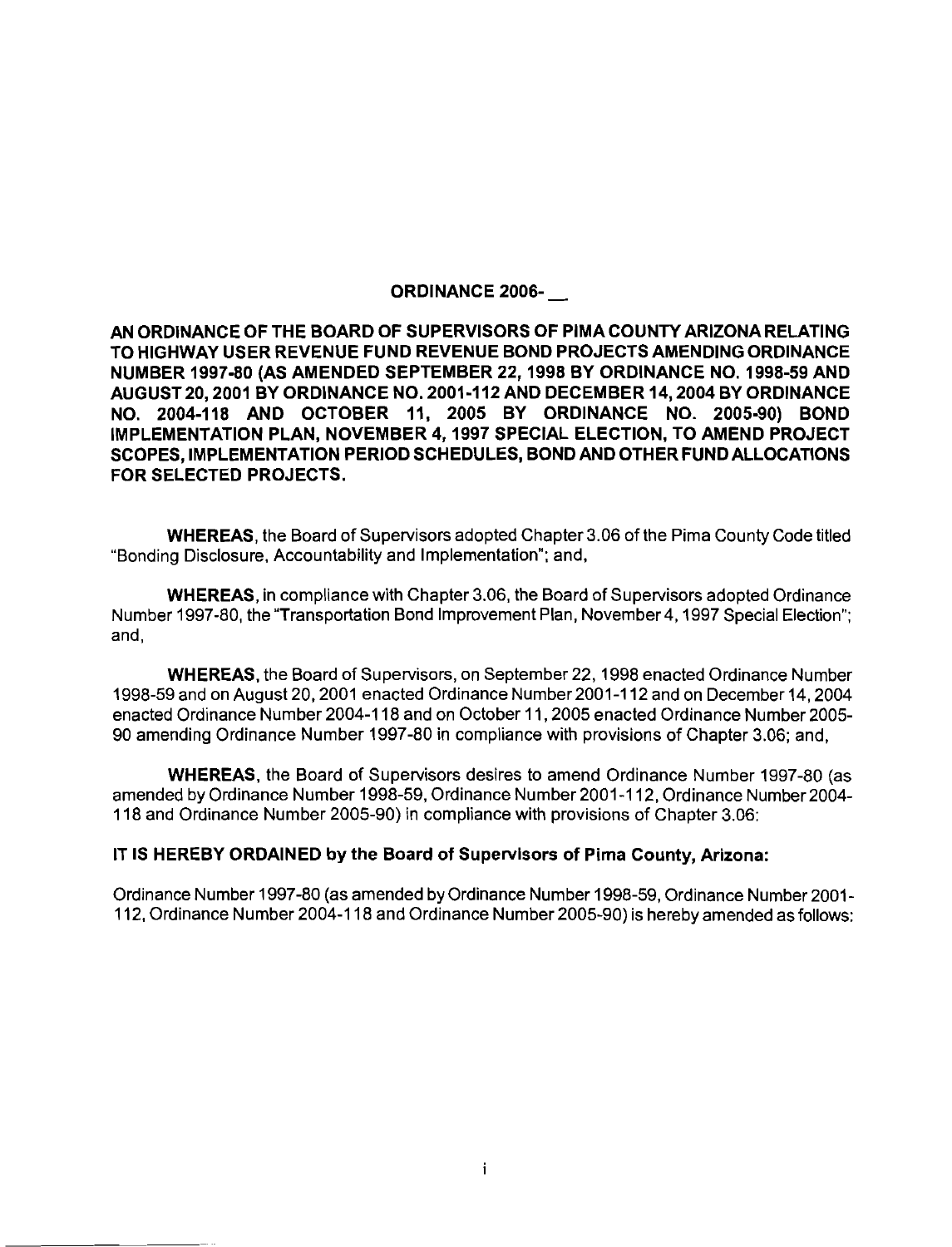| 10)                                                               |                                                                                                                                                                                                                                                            | DOT-10 - La Canada Drive, Ina Road Calle Concordia to Lambert Lane                                                                                                                                                                                                                                                                                                                                                             |  |
|-------------------------------------------------------------------|------------------------------------------------------------------------------------------------------------------------------------------------------------------------------------------------------------------------------------------------------------|--------------------------------------------------------------------------------------------------------------------------------------------------------------------------------------------------------------------------------------------------------------------------------------------------------------------------------------------------------------------------------------------------------------------------------|--|
| Location:                                                         |                                                                                                                                                                                                                                                            | Oro Valley, Unincorporated Pima County                                                                                                                                                                                                                                                                                                                                                                                         |  |
| <b>Bond Funding:</b>                                              |                                                                                                                                                                                                                                                            | \$8,500,000\$7,924,442                                                                                                                                                                                                                                                                                                                                                                                                         |  |
| Scope:                                                            |                                                                                                                                                                                                                                                            | The proposed project consists of reconstruction and widening of La Canada<br>Drive between Ina Road Calle Concordia and Lambert Lane. Proposed cross<br>section will include a raised landscape median, two travel lanes in each<br>direction, multi-use lanes for transit and bicycle use, outside curbs and storm<br>drains. Right-of-way will be improved with outside landscaping and noise<br>mitigation where warranted. |  |
|                                                                   |                                                                                                                                                                                                                                                            | Note: The overall project design has been completed. Construction of the<br>Calle Concordia to Lambert Lane segment has been completed with the Ina<br>Road to Calle Concordia to be constructed in the future.                                                                                                                                                                                                                |  |
| Benefit:                                                          | 4.8:4.                                                                                                                                                                                                                                                     | The project will reduce congestion and enhance safety along La Canada<br>Drive Avenue. The estimated economic value of the improvements to traffic<br>flow and reductions in accidents are \$103.53 million. The benefit/cost ratio is                                                                                                                                                                                         |  |
| Other Funding:                                                    |                                                                                                                                                                                                                                                            | \$13,000,000\$245,612 (County HURF)<br>(3,000,000 Town of Oro Valley Impact Fees)<br>(3,000,000 Pima County Impact Fees)<br>$(7,000,000$ Urban Area HURF)                                                                                                                                                                                                                                                                      |  |
| Implementation Period:                                            |                                                                                                                                                                                                                                                            | 1/2/3/4/5 (Oro Valley Section Completed)                                                                                                                                                                                                                                                                                                                                                                                       |  |
| Future Annual Operating &<br>Maintenance Costs:                   |                                                                                                                                                                                                                                                            | \$60,000 Town of Oro Valley                                                                                                                                                                                                                                                                                                                                                                                                    |  |
| 17)                                                               |                                                                                                                                                                                                                                                            | DOT-17 - Valencia Road: Mark Road Pipeline to Camino de la Tierra                                                                                                                                                                                                                                                                                                                                                              |  |
| Location:                                                         |                                                                                                                                                                                                                                                            | <b>Unincorporated County</b>                                                                                                                                                                                                                                                                                                                                                                                                   |  |
| Bond Funding: \$5,800,000                                         |                                                                                                                                                                                                                                                            |                                                                                                                                                                                                                                                                                                                                                                                                                                |  |
| Scope:                                                            | This project will widen Valencia Road to increase capacity and enhance<br>safety. The roadway will have four travel lanes, multi-use lanes and raised<br>landscape median, outside curbs, storm drains, edge landscaping and<br>provision for pedestrians. |                                                                                                                                                                                                                                                                                                                                                                                                                                |  |
| Benefit:                                                          | This project will reduce traffic congestion and enhance safety along Valencia<br>Road. The estimated economic value of the improvements to traffic flow and<br>reductions in accidents are \$32.65 million. The project benefit/cost ratio is<br>4.8.1.    |                                                                                                                                                                                                                                                                                                                                                                                                                                |  |
| Other Funding:                                                    |                                                                                                                                                                                                                                                            | \$1,000,000 (1,000,000 Impact Fee Funds)                                                                                                                                                                                                                                                                                                                                                                                       |  |
| Implementation Period:                                            |                                                                                                                                                                                                                                                            | 4/5/6                                                                                                                                                                                                                                                                                                                                                                                                                          |  |
| <b>Future Annual Operating &amp;</b><br><b>Maintenance Costs:</b> |                                                                                                                                                                                                                                                            | \$30,000                                                                                                                                                                                                                                                                                                                                                                                                                       |  |
|                                                                   |                                                                                                                                                                                                                                                            |                                                                                                                                                                                                                                                                                                                                                                                                                                |  |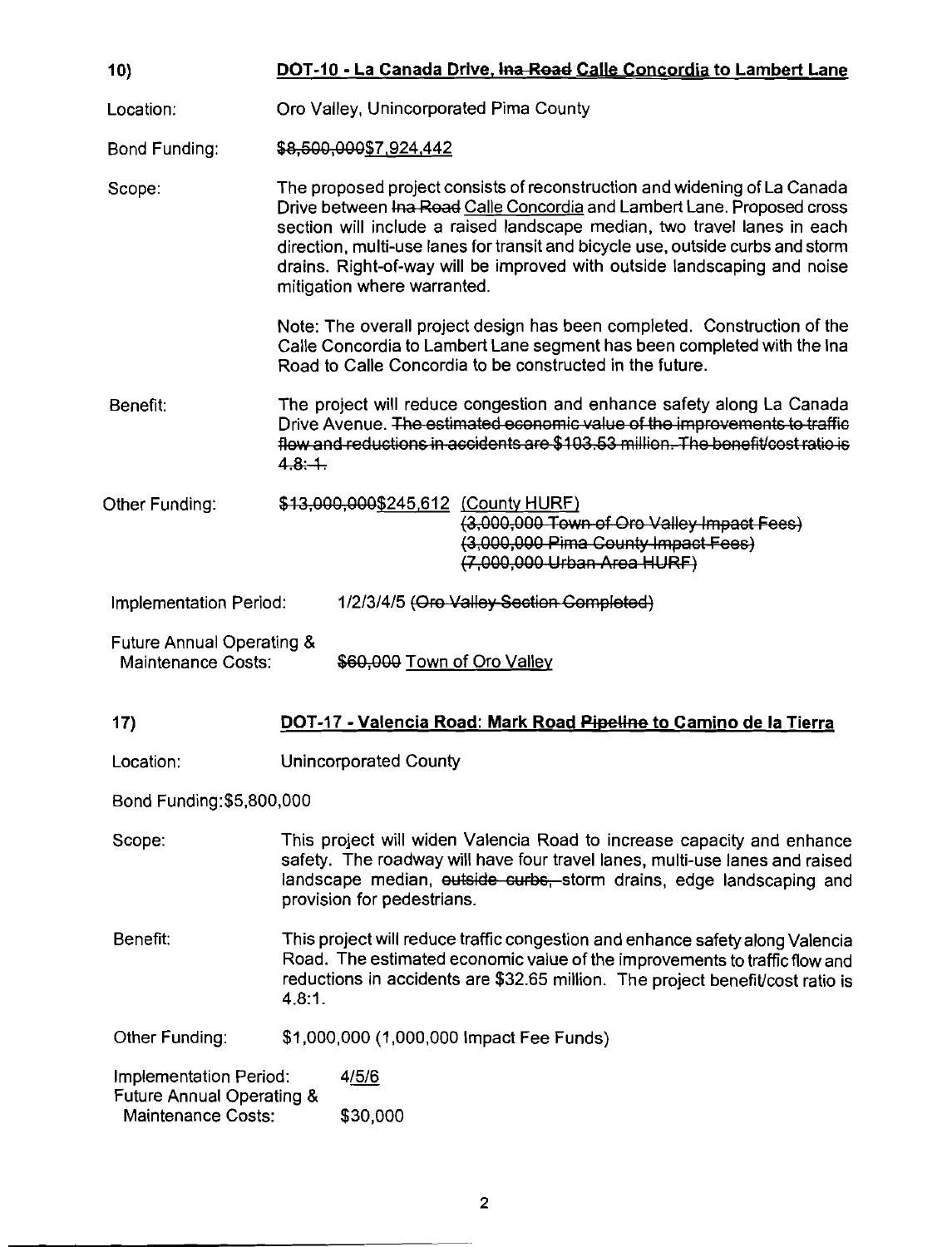| 32) | DOT-32 - Kolb Road, Sabino Canyon Road to Sunrise Drive |
|-----|---------------------------------------------------------|
|-----|---------------------------------------------------------|

Location: Unincorporated County

Bond Funding: \$1 0,000,000

Scope: The proposed project is a reconstruction and widening of Kolb Road to a **few**  three-lane roadway with multi-use lanes, curbs, storm drains, outside landscaping and neighborhood screening and noise mitigation in accordance with the results of a traffic study. The median treatment will consist of a raised landscape median or a median be a two-way left-turn lane pending<br>further evaluation of local area access and circulation needs.

Benefit: The project will reduce congestion and enhance safety along Kolb Road.

Other Funding: \$500,000 (Urban Area HURF)

Implementation Period: 4/5/6/7/8

Future Annual Operating & Maintenance Costs: \$31,500

#### 46) DOT-46 - Craycroft Road, River Road to Sunrise Drive

Location: Unincorporated County

Bond Funding:\$12,000,000

- Scope: The project will reconstruct and widen existing Craycroft Road to a four-lane divided roadway with raised landscape median, multi-use lanes, outside curbs, storm drains, landscaping and neighborhood screening and noise mitigation as required. The project will include new culverts for the Craycroft Wash and other transverse drainage as necessary.
- Benefit: The project will reduce congestion and enhance safety along Craycroft Road. The estimated economic value of the improvements to traffic flow and reductions in accidents are \$82.37 million. The benefit/cost ratio is 6.6:1.

Other Funding: \$550,000 \$18,805,000 (3,383,000 Impact Fee Funds) /9,330,000 Countv HURF) (2,000.000 Urban Area HURF) 14,092,000 Other) mitigation as required. The project will include new culverts for the Craycroft<br>
Wash and other transverse drainage as necessary.<br>
The project will reduce congestion and enhance safety along Craycroft Road.<br>
The prismated

Implementation Period: 1/2/3/4/5

Future Annual Operating & Maintenance Costs: \$36,000

## Interchange at Southern Pacific Railroad Gas Road to 44th Street

Location: Unincorporated County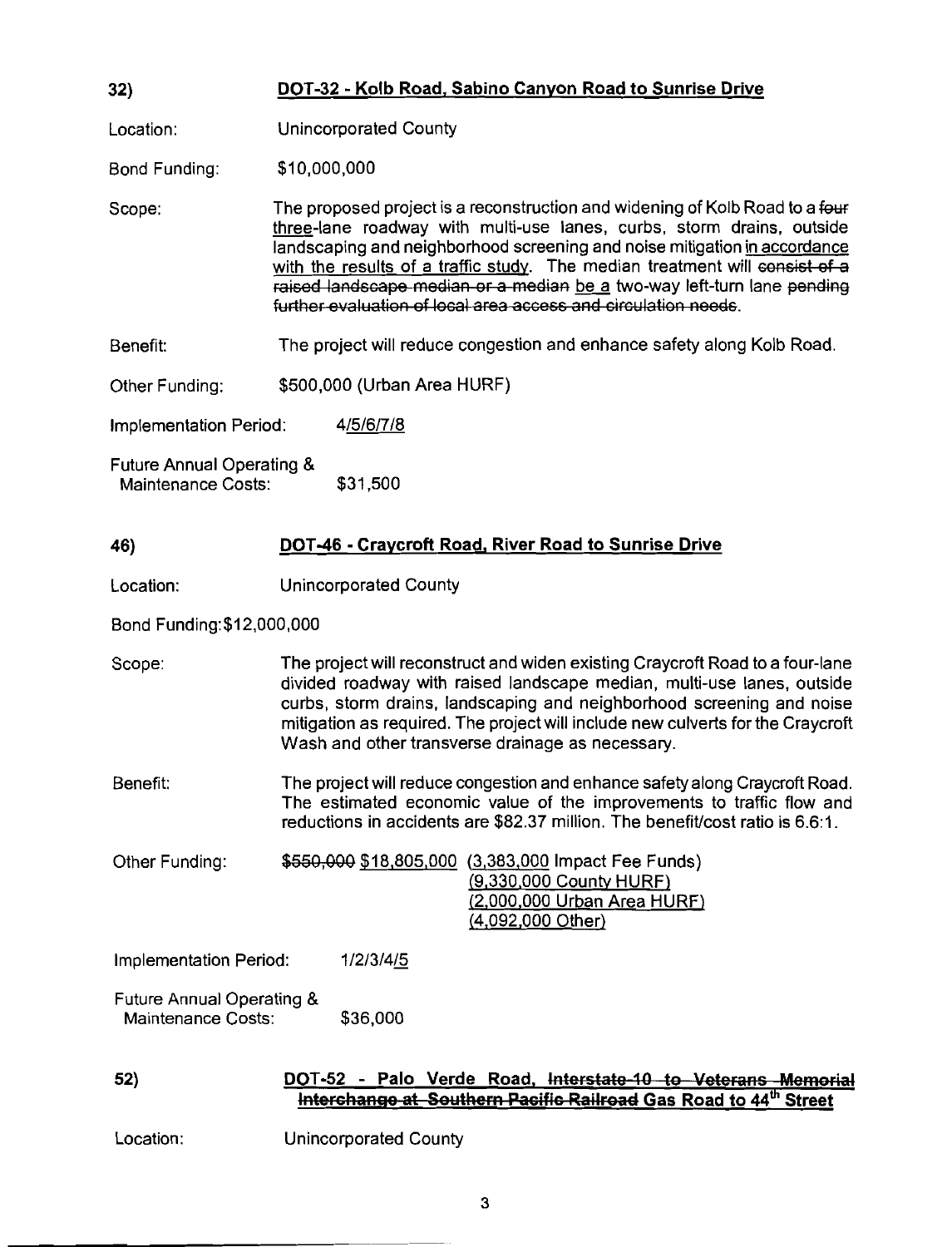#### Bond Funding:\$4,400,000

- Scope: The project will widen overlay the existing Palo Verde Road to six lanes. including multi-use lanes and bus stop pull outs.- curbs, storm drains, pedestrian facilities and other urban readway amenities. The median treatment will be either a raised landscape median or a two-way median leftturn lane pending further evaluation of local area access and circulation needs. The improvements will increase capacity and safety of the readway and will define and better control access to the abutting commercial properties. It will provide an improved ride for the motorist.
- Benefit: The project will largely benefit smooth traffic flow for vehicles entering and exiting Palo Verde Boulevard and with provisions effor alternate modes including bicycles and public transit. The additional roadway capacity is essentially to serve traffic entering and exiting the roadway within the proj limits. The project will provide some congestion reduction and will reduce traffic accidents. The estimated economic value of the improvements to traffic flow and reductions in accidents are \$6,02 million. The benefit/cost  $ratio$  is  $1.4:1$ .

Other Funding: None Proposed

Implementation Period: 4

- Future Annual Operating & Maintenance Costs: \$27,000None
- **57) DOT-57 Safetv Improvements**

Location: Various

Bond Funding:\$19,000,000

- Scope: The HURF Revenue Bond includes \$19 million for presently undesignated safety improvements that would be implemented over the course of the bond program. Projects to be funded under this category are traffic safety improvements. The Department of Transportation publishes annual reports on the traffic accident and safety condition of the unincorporated roadway system. Improvements to be funded with bonds could include traffic signal installations, corrections of offset intersection, installation of left turn lanes, minor improvements to horizontal and vertical alignments to improve sight distance and maintain vehicle control, and similar types of specifically targeted safety projects. Safety projects will be proposed to the Board of<br>Supervisers bi-annually to be funded from the sale of bonds. Specific projects will be selected by the Board for incorporation into the annual Gapital Improvement Program. Specific projects will be selected by the Department for incorporation into the annual Capital Improvement Proqram based on the Department's assessment or ranking of conditions, or when unforeseen safety conditions require a project necessary for public safety.
- Benefits: Previous Pima County General Obligation Bonds have included specific amounts targeted to safety improvements. These previous allocations have demonstrated substantial safety benefits. Fifty locations were improved with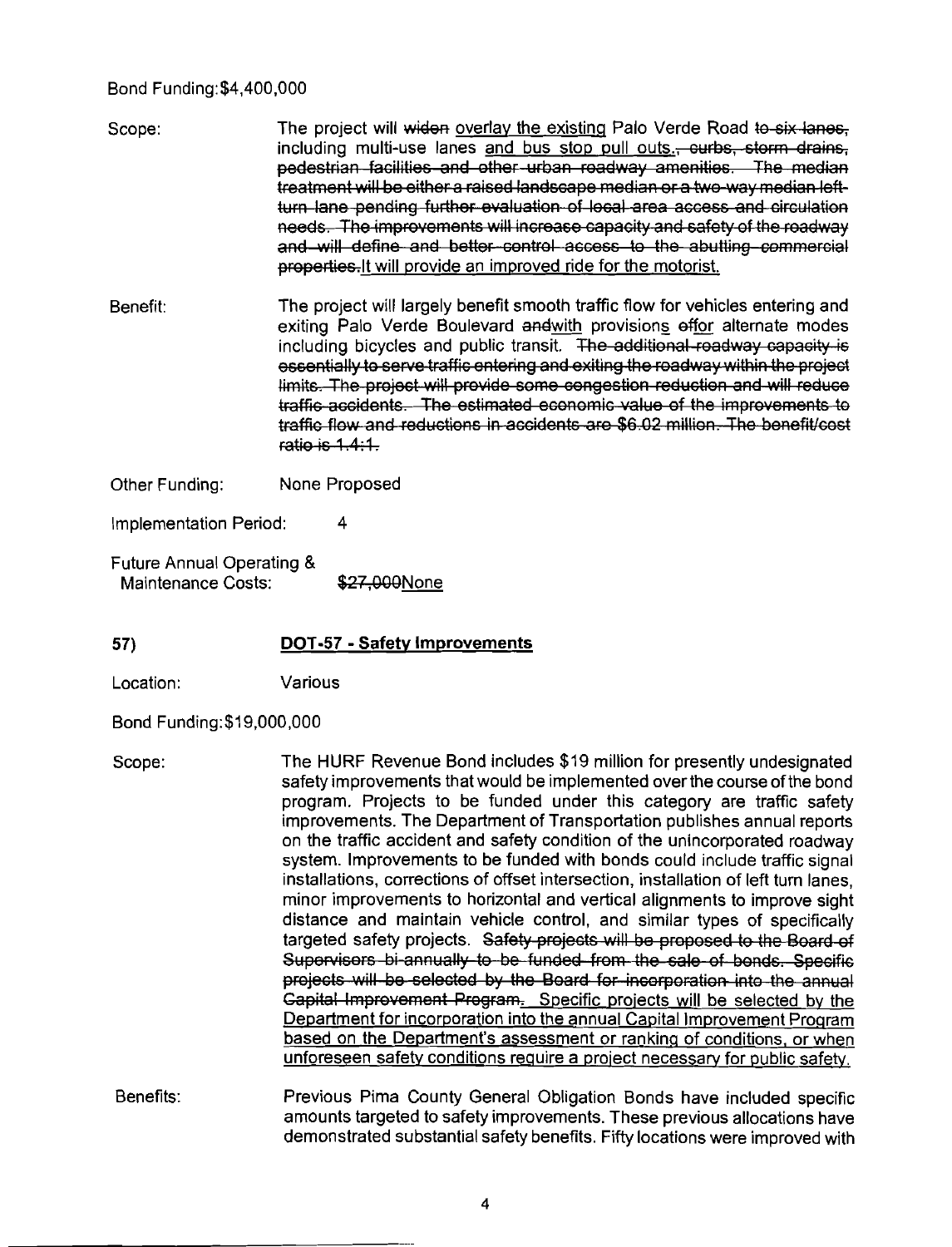traffic safety bond funds authorized in the 1979 and 1980 bond elections. The overall accident reduction from both highway segment and intersection improvements was 26.3 percent (source "Evaluation of the Traffic Accident Experience of Completed Traffic Safety Projects Financed with 1979 and 1980 Bond Issue Funds" Traffic Engineering Division, Pima County Department of Transportation, February 1990).

Other Funding: \$1,690,000 (296,000 Fed STP) (360,000 Impact Fees) (438,000 Other) (296,000 State Funds) (300,000 Flood Control District)

Implementation Period: 1 /2/3/415/6/7/8

Future Annual Operating & Maintenance Costs: To be determined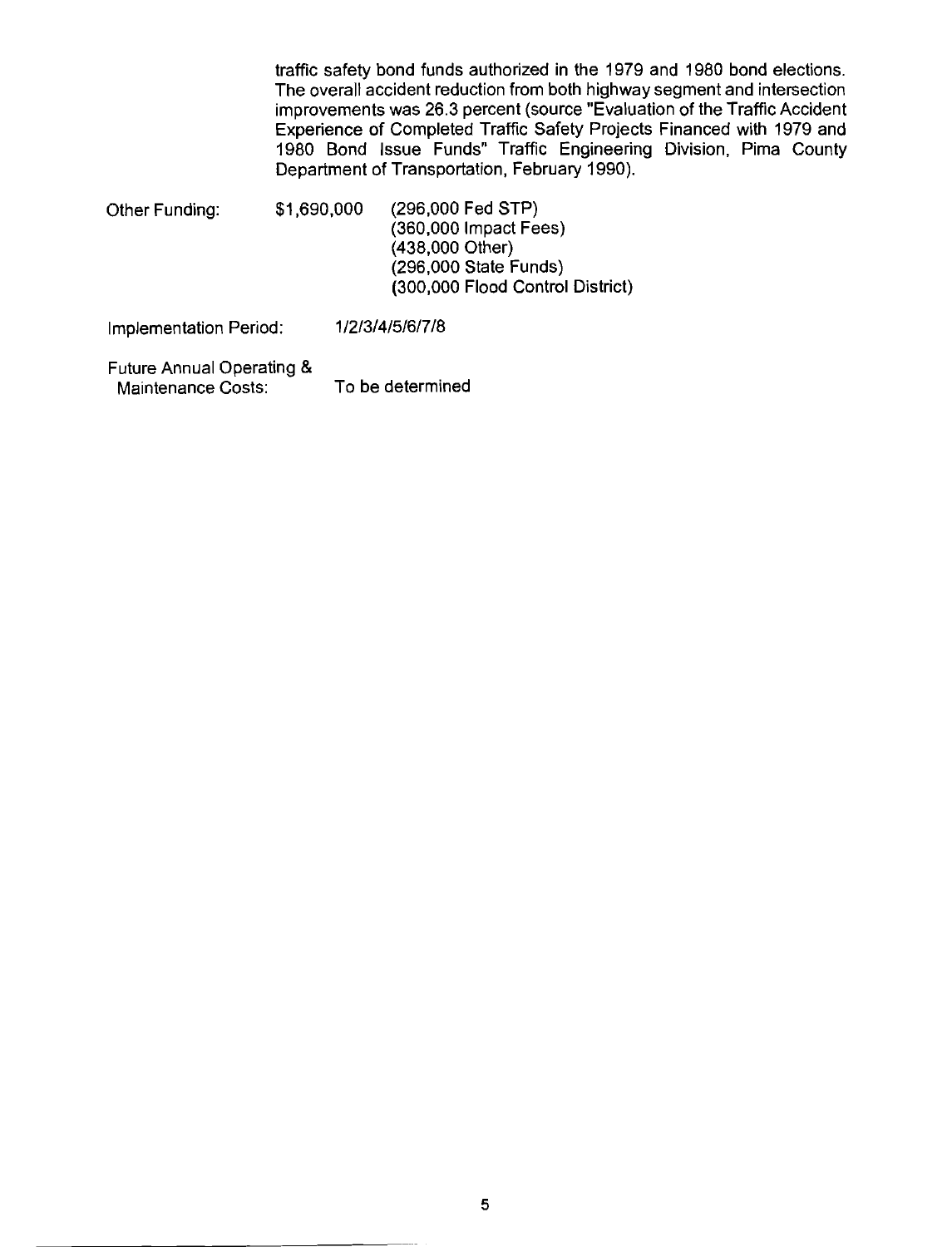AS AMENDED by the Board of Supervisors of Pima County, Arizona, this \_\_\_\_ day of **,2006.** 

**Chair, Pima County Board of Supervisors** 

Attest: **Attest: Reviewed by: Reviewed by:** 

**Clerk, Pima County Board of Supervisors Pima County Administrator** 

**Approved as to Form:** 

**Civil Deputy County Attorney**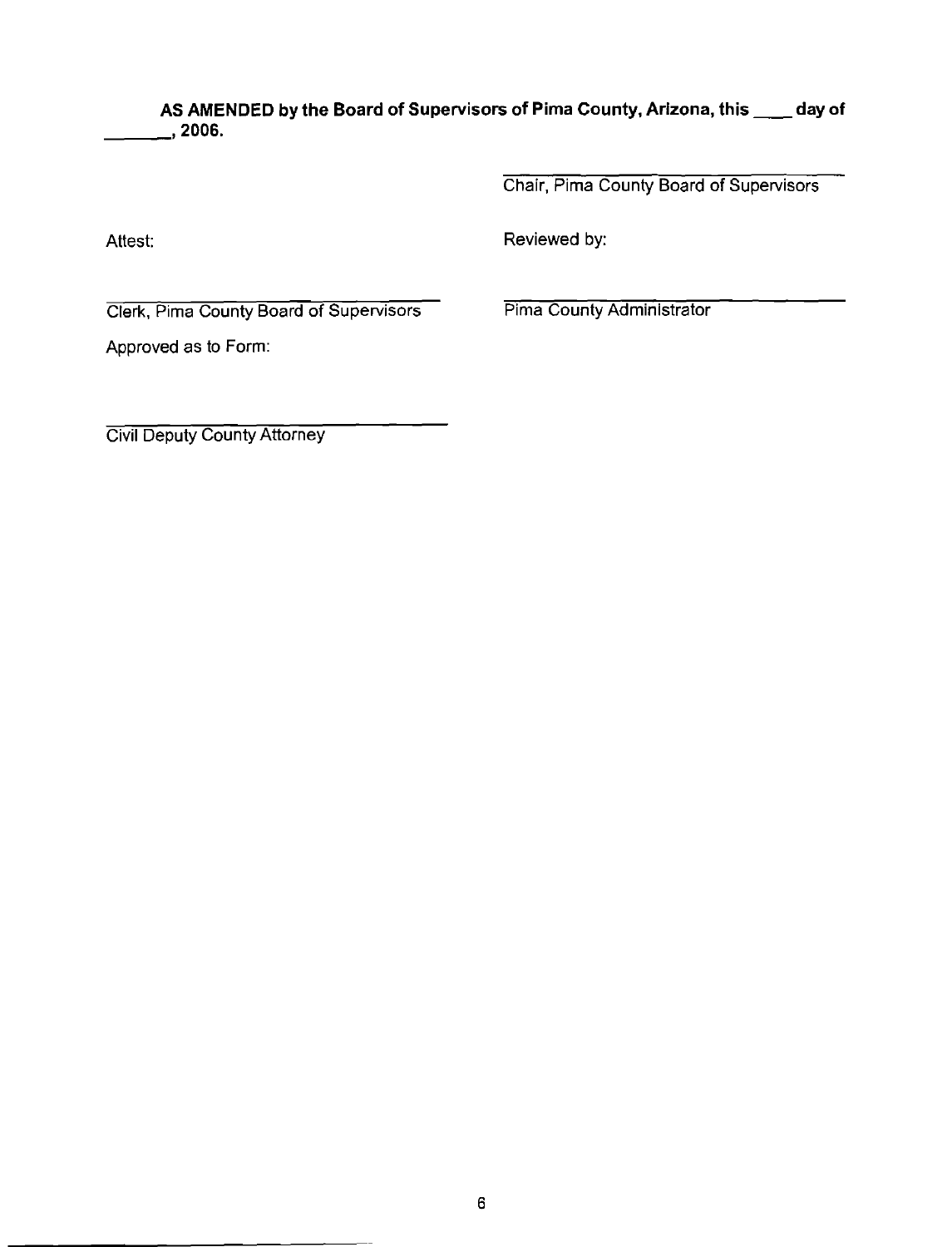ORDINANCE NO. 2006 -

AN ORDINANCE OF THE BOARD OF SUPERVISORS OF PIMACOUNTY ARIZONA RELATING TO GENERAL OBLIGATION AND SEWER REVENUE BOND PROJECTS AMENDING ORDINANCE NUMBER 2004-18 BOND IMPLEMENTATION PLAN, MAY 18, 2004 SPECIAL ELECTION (AS AMENDED OCTOBER 11, 2005 BY ORDINANCE NUMBER 2005-92). THE PURPOSE OF THIS ORDINANCE IS TO REALLOCATE BOND FUNDS, AMEND THE SCOPE OF CERTAIN PROJECTS, AMEND IMPLEMENTATION PERIODS FOR CERTAIN BOND PROJECTS, AND AUTHORIZE THE USE OF ADDITIONAL OTHER FUNDS TO FINANCE CERTAIN PROJECTS.

WHEREAS, the Board of Supervisors adopted Chapter 3.06 of the Pima County Code titled "Bonding Disclosure, Accountability and Implementation; and,

WHEREAS, in compliance with Chapter 3.06, the Board of Supervisors adopted Ordinance Number 2004-18, the "Bond Implementation Plan, May 18, 2004 Special Election; and,

WHEREAS, the Board of Supervisors, on October 11, 2005 enacted Ordinance Number 2005-92 amending Ordinance Number 2004-18 in compliance with provisions of Chapter 3.06; and,

WHEREAS, the Board of Supervisors desires to amend Ordinance Number 2004-18 (as amended by Ordinance Number 2005-92) in compliance with provisions of Chapter 3.06:

#### IT IS HEREBY ORDAINED by the Board of Supervisors of Pima County, Arizona:

Ordinance Number 2004-18 (as amended by Ordinance Number 2005-92), is hereby amended as follows: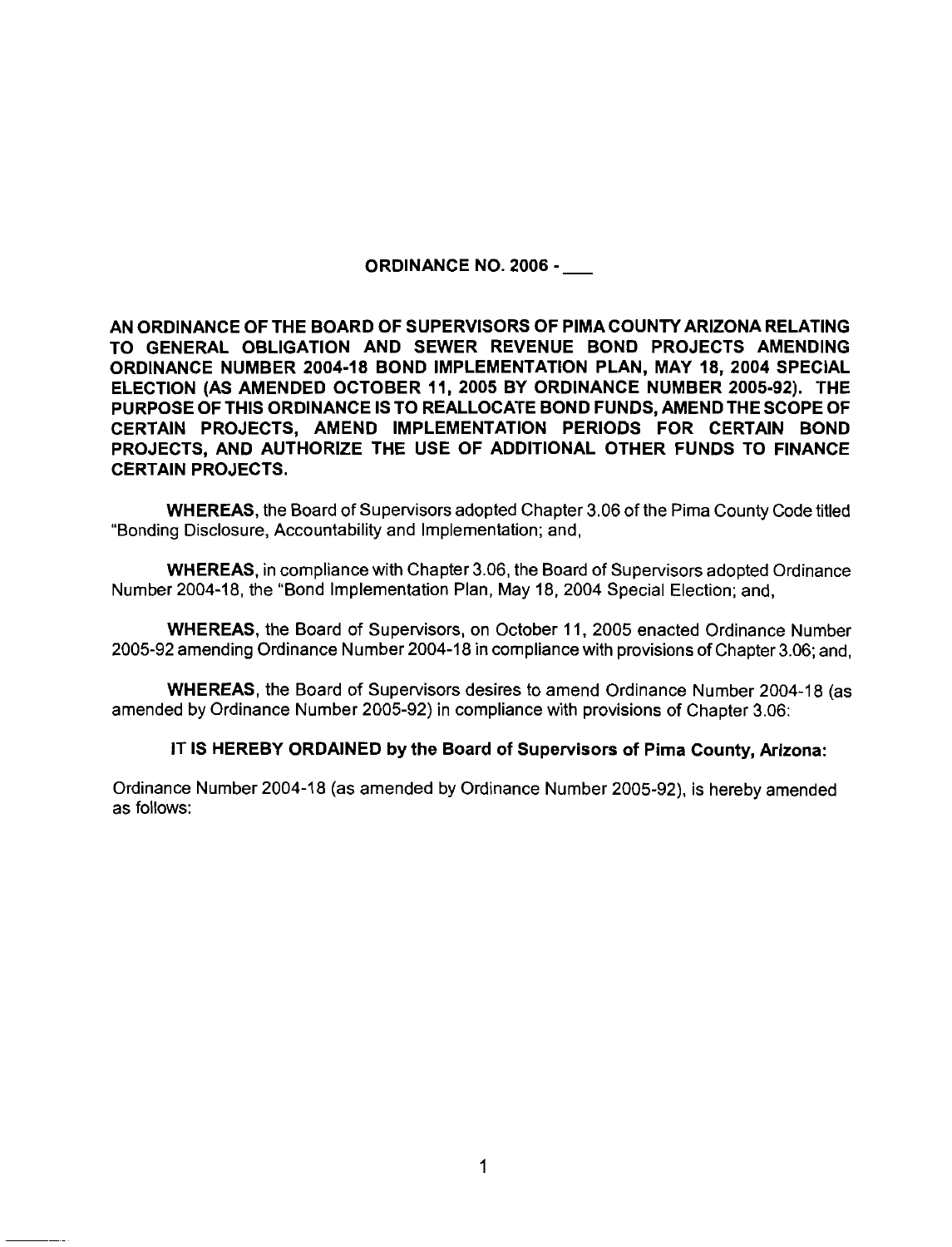#### Bond Implementation Plan May **18,2004** Special Election

#### Question No. 3 - Public Safety and Justice Facilities

#### **3.5** Interaaencv Victim Advocacv Center

Location: <del>Old Sheriff's Evidence Security Sit</del> <u>On approximately 3 acres on Aio Way, east of Pima County Juvenile Court Center.</u>

Bond Implementation Plan<br>May 18, 2004 Special Election<br>In No. 3 - Public Safety and Justice Facilities<br>Transmeror Victim Advocacy Center<br>Oid Sheriff's Evidence Security Site on Ajo Way, 2409 East Ajo Way, Tucson, Arizona<br>I Scope: Construct an Interagency VictimAdvocacy Center on County-owned property. The center will be built in phases with Phase One specializing in services focused on children. This facility will house various agencies and community partners responsible for victim response, investigation, and litigation, including human service providers, victim advocates, medical personnel, law enforcement and prosecuting attorneys. The concept for the Center has been developed by the Pima County InterAgency Council (IAC), a collaboration of over 20 local victims' service providers founded in 1998. The Center will be open 7 days per week and 24 hours per day.

The Council completed a master plan for the full facility, which envisions a three-story-multi-level<br>building of approximately 113,000 square feet, <del>, with total estimated costs of \$21 million (excluding</del> building of approximately 11 3,000 square feet. 0 . . the value of the County-owned land that Pima County will make available). Because of funding constraints, the Centerwill be constructed in phases. Phase One will construct the "core facility" of approximately 63,600-21,000 square feet specializing in services for children, at an estimated total cost of \$44.86 million. The 3 acre parcel of land is necessary to construct Phase One with some potential for expansion. However, more adiacent land will be necessarv to complete a full buildout to 113,000 square feet. Phase One is the project to be addressed by this 2004 Pima County bond project. Phase One is intended to provide effice space for staff of 42651 people, from the Sheriff's Department, Pima County Attorney's Office, Victim Witness, Tucson Police Department, Child Protective Services, and several social service agencies.

One. Attempts to identify the additional funding are underway. If these efforts are not immediately successful, Pima County and the Council will consider further dividing Phase One into phases that will construct what can be achieved with \$6 million.

As additional funding is secured<del>, either to complete Phase One or to move into Phase Two</del> the remainder of the Center will be constructed.

Benefits: This facility will be a victim-friendly building specifically designed to minimize trauma and foster rapid and integrated multi-disciplinary responses. The proposed victim-advocacy services centerwill co-locate the community partners responsible for response, investigation and litigation in a victim-friendly setting that is both physically and psychologically safe for clients and their families. This approach will reduce further trauma and improve victim treatment. Case processing will be streamlined which will increase efficiency and decrease costs. Coordinated multi-disciplinary responses will improve effectiveness, maximize limited human resources and decrease the average duration of investigations. Finally, more perpetrators will be held accountable as prosecution and conviction rates increase, thereby increasing public safety. The facilitywill house multiple agencies, including Pima County, the City of Tucson, the State of Arizona, and various community victim services agencies.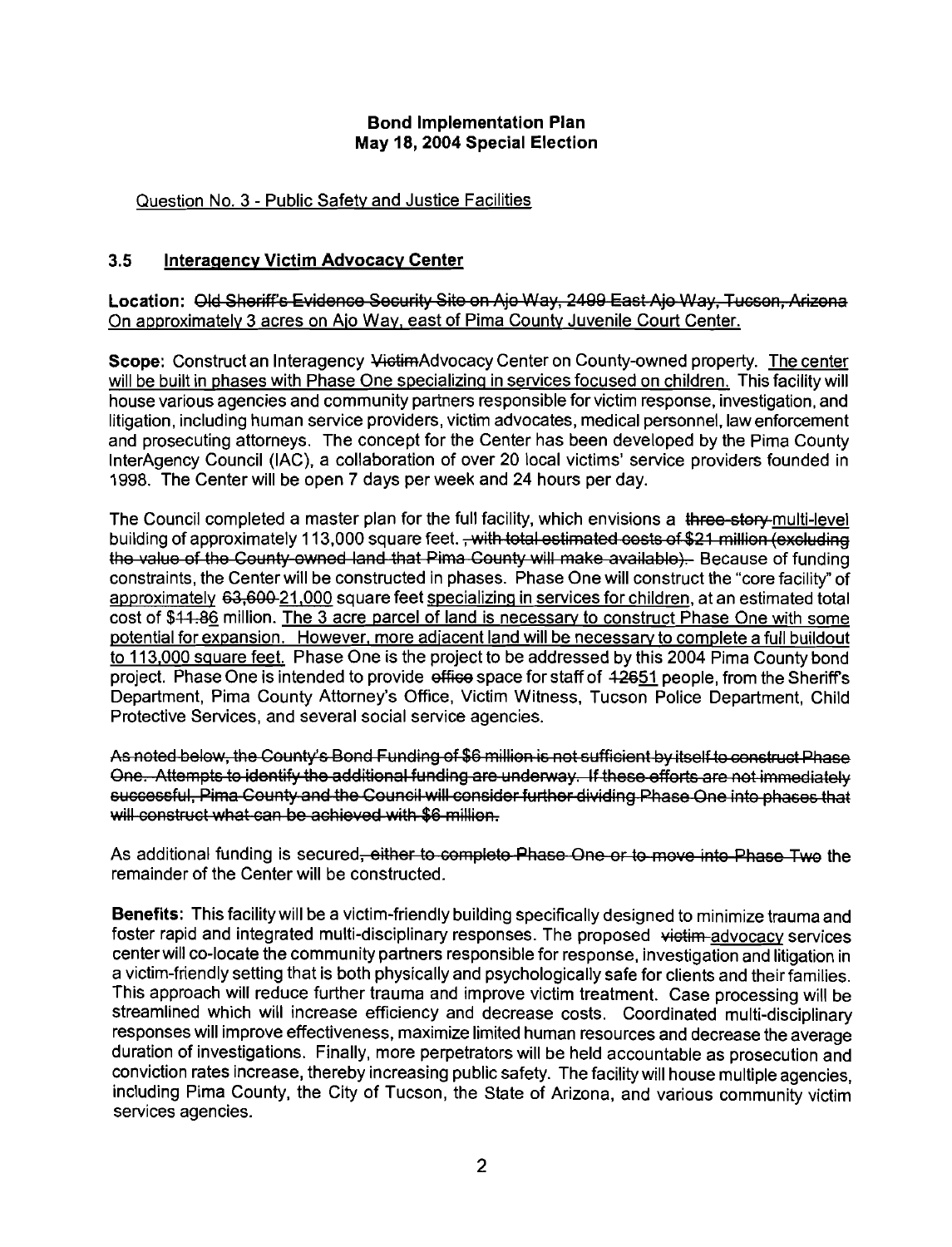Bond Funding: \$6,000,000

Costs: \$41,800,000,<u>\$6,000,000</u> with Planning/Design being \$7.00,000, Cenetruction being<br>\$8,800,000, and Other being \$2,300,000.<br>Bond Funding: \$5,000,000 with Blanning/Design being \$7.00,000, Cenetruction being<br>time. Pime

Project Duration: Planning and Design at 24 to 36 months and Construction at 24 to 36 months.

Implementation Period: 1. 2. 3, 4, **5** 

Project Management: Pima County Facilities Management will manage design and construction, with close coordination with the Pima County Interagency Council.

Future Operating and Maintenance Costs: Building costs at approximately \$120,000 per year, excluding staffing costs.

Question No. 4 - Parks and Recreational Facilities

1. Specific Proiect Description, Scope of Work, and Location

#### **b.** Pima County Parks

#### **4.20 Lighting of Existing and New Sports Fields**

Location: Various Pima County Parks owned by Pima County.

**Scope:** McDonald Park  $\sim$  Replace ball field light fixture on two fields: Littletown Park - replace light fixtures on one field and move two light poles. Bud Walker Park, Ajo - replace ballfield light fixtures on two fields. Flowing Wells West - install ballfield lights on two fields. McDonald District Park - install ballfield lights on fields **#5** and 6. NorthwestYMCA fields - install ballfield lights on fields #1-3 (baseball, softball, soccer fields and development of a dog park)<br>Ted Walker Park—install ball field lights on existing fields. Lighting Boom Truck - purchase boom truck for maintenance of sports lights. Lawrence Park - install ball field lights, and parking security lights. Rillito Park - Install liqhts on 6 competition soccer fields.

Benefits: This project entails the installation of new lights at parks that do not currently have them and the upgrading of light fixtures at existing facilities. The benefit will include environmental compliance with Pima County's Dark Skies Ordinance, and minimizing operating and maintenance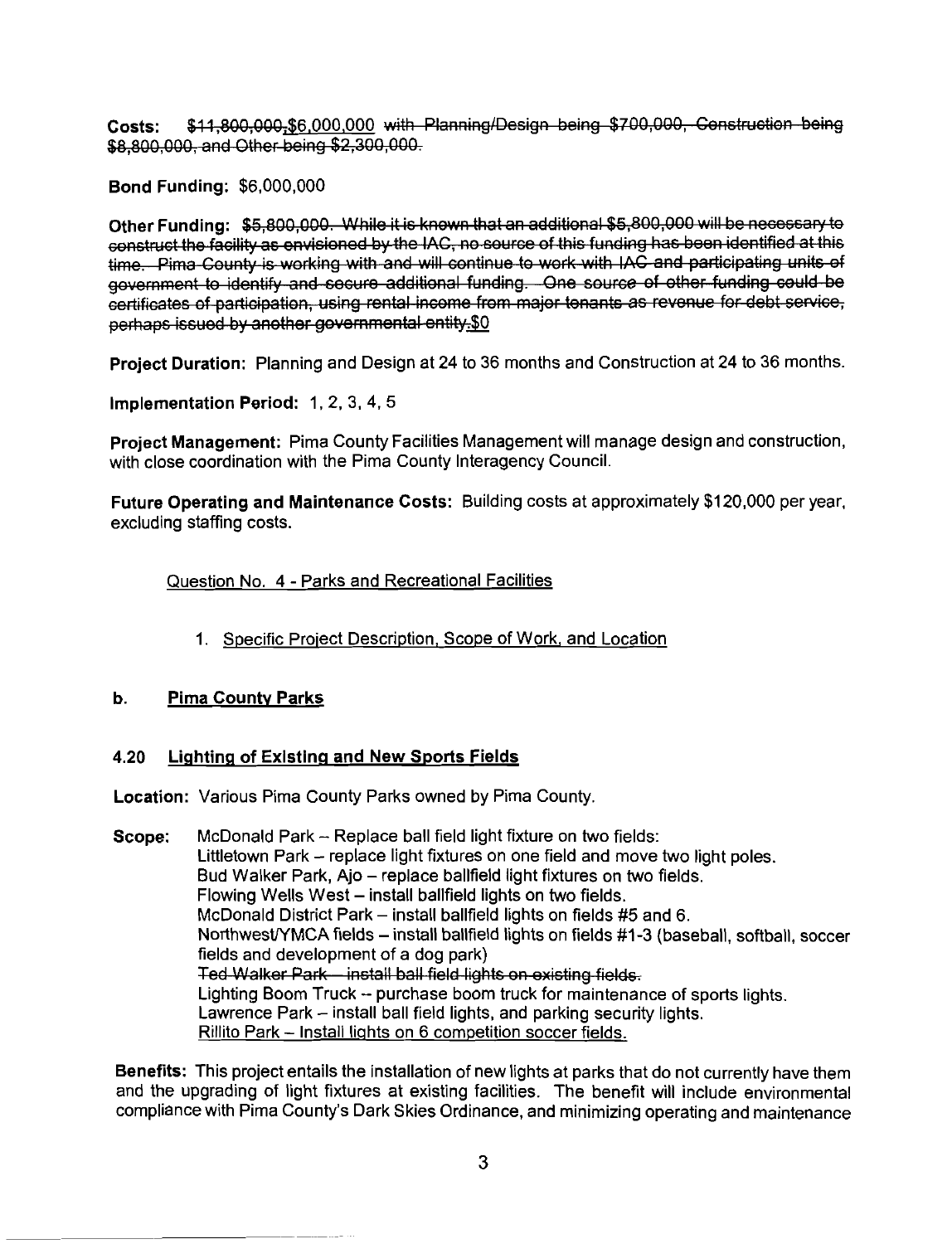costs. Lighting technology has advanced. New fixtures will result in significant cost savings to the County. The new light fixtures will provide better light coverage at lower operational costs.

The installation or improvement of these fixtures is in response to public demand for increased field use. The lighting of sports fields results in the agency being able to increase field use by a factor of two to three times, while taking advantage of the existing playfields. This increases use while minimizing new development and operational costs.

Cost: \$3,000,000, with Administration being \$75,000, Planning being \$179,000, Design being \$358,800, Construction being \$2,370,200, and Capital Equipment being \$17,000.

Bond Funding: \$3,000,000

Other Funding: None identified at this time, however, efforts to obtain State and Federal grants will be explored.

Project Duration: Planning/Design at 11 to 15 months and Construction at 15 to 24 months.

Implementation Period: 2, 3, 4, 5

Project Management: Pima County Natural Resources, Parks and Recreation

Future Operating and Maintenance Costs: \$97,946 per year when fully developed. Funding impacts were derived using data gathered from current, high efficiency lighting systems at existing County ballfields that have recently been upgraded or new facilities that have benefitted from the latest lighting technology.

#### **4.21 Curtis Park - Flowing Wells East**

Location: This new park will be located at the northwest corner of Curtis Road and La Cholla Boulevard just south, and adjacent to, the Rillito River Linear Park on approximately 17 acres owned by Pima County.

Scope: This project proposes the development of a new community park. Improvements may include 2 lighted little league fields, 1 lighted senior league field, restroom, walkways, riparian restoration, off-leash dog facility, free-play turf area, ramadas, picnic facilities, playground, landscaping, parking, field and security lighting and connections to the Rillito River Park. The park's concept plan has been approved by the Pima County Parks and Recreation Commission.

Benefits: This proposed park development project is located along the Rillito River Park. As such, it will serve as both a "stand alone" park, and provide trailhead access to the Rillito River Park and its respective regional trail. The rate of community development in this section of our community is greater than the number and quality of recreational facilities that are available. This facility will help to meet the growing recreational needs of existing and new neighborhoods in the area.

Cost: \$2,250,000, \$2,650,000, with Administration being \$57,000, Planning being \$135,000. Design being \$270,000, Construction being \$1,738,280\$2,138,280, Capital Equipment being \$28,000, and Public Art being \$21,720.

#### Bond Funding: \$2,250,000\$2,650,000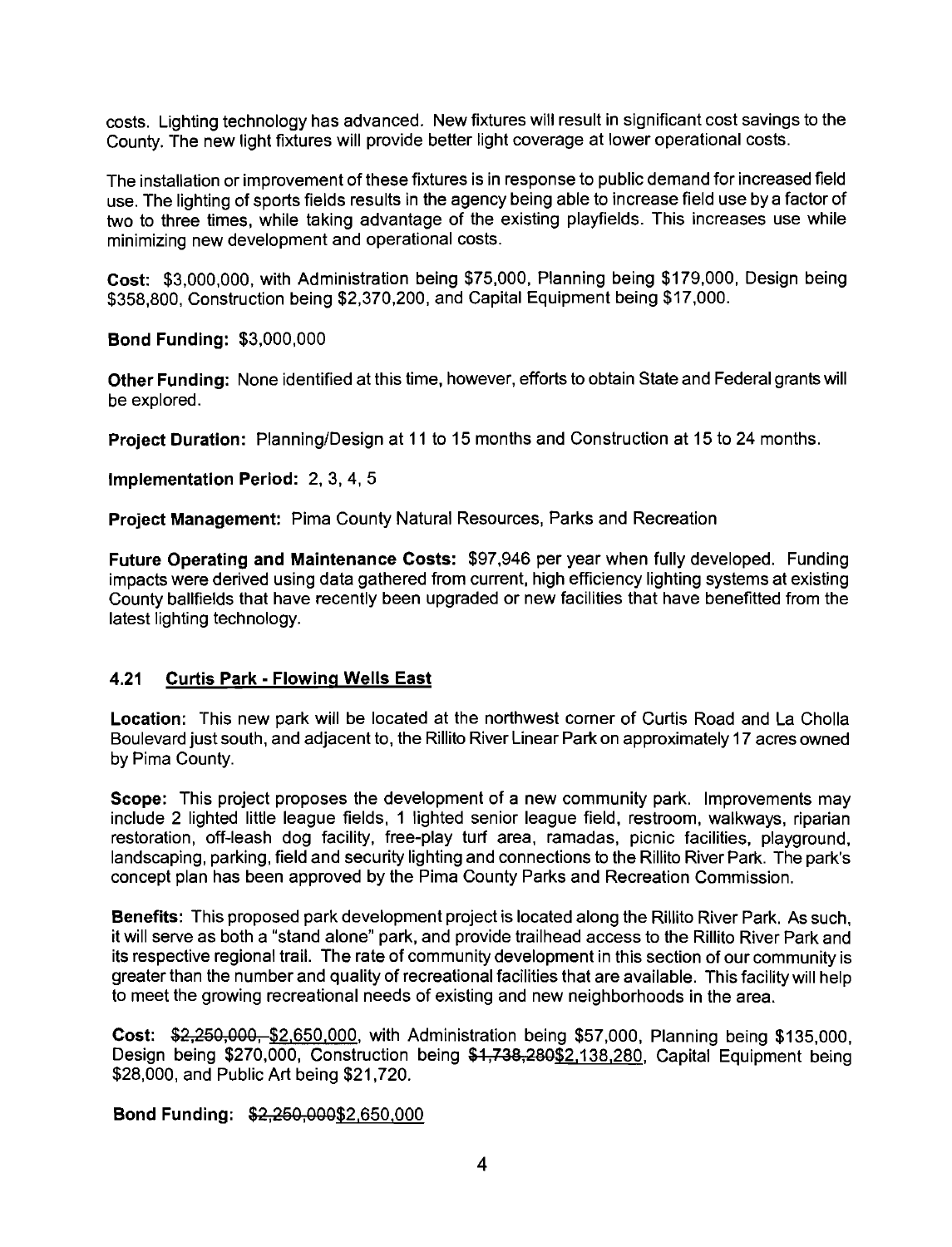Other Funding: None identified at this time, however, efforts to obtain State and Federal grants will be explored.

**Project Duration:** Planning/Design at 15 to 25 months and Construction at 12 to 24 months.

Implementation Period: 1, 2, 3

Project Management: Pima County Natural Resources, Parks and Recreation

Future Operating and Maintenance Costs: \$88,200 per year when fully completed.

#### **4.22** Catalina Communitv Park

Location: This proposed new park will be located within the Village of Catalina, north of Tucson. A location for this park has not yet been finalized, however, it is possible that some athletic field improvements and the restoration of natural and habitat areas can be located within floodplain on land recently acquired along the Canada del Oro Wash by Pima County's Flood Control District.

Scope: This Phase I of the project proposes the development of a new community park. Improvements may include a baseball and soccer field complex, playground, basketball court, volleyball, field lighting, parking, picnic facilities, ramadas, restroom and landscaping. The development of natural and habitat areas and a corresponding trail system may result in this park's classification being raised to that of a regional park.

Benefits: The rate of community development in this part of Pima County is increasing and the demand for park facilities is great. The development of this new park will enable the agency to meet the recreational and educational demands of a broad cross-section of users. This project will provide benefits for residents residing in the Village of Catalina and within the unincorporated reaches of northern Pima County.

Cost: \$2,000,0001,760,000, with Administration being \$50,000, Planning and Design being  $$120,000$ , Design being  $$240,000$ , Construction being  $$1,455,700$ , Capital Equipment being  $$115,000$ , and Public Art being  $$19,300$ .

Bond Funding: \$2,000,000\$1,000,000

Other Funding: None identified at this time, however, efforts to obtain State and Federal grants will be explored.

Project Duration: Planning/Design at 15 to 25 months and Construction at 12 to 24 months.

Implementation Period: 2, 3,4

Project Management: Pima County Natural Resources, Parks and Recreation

Future Operating and Maintenance Costs: \$300,154 per year when fully completed.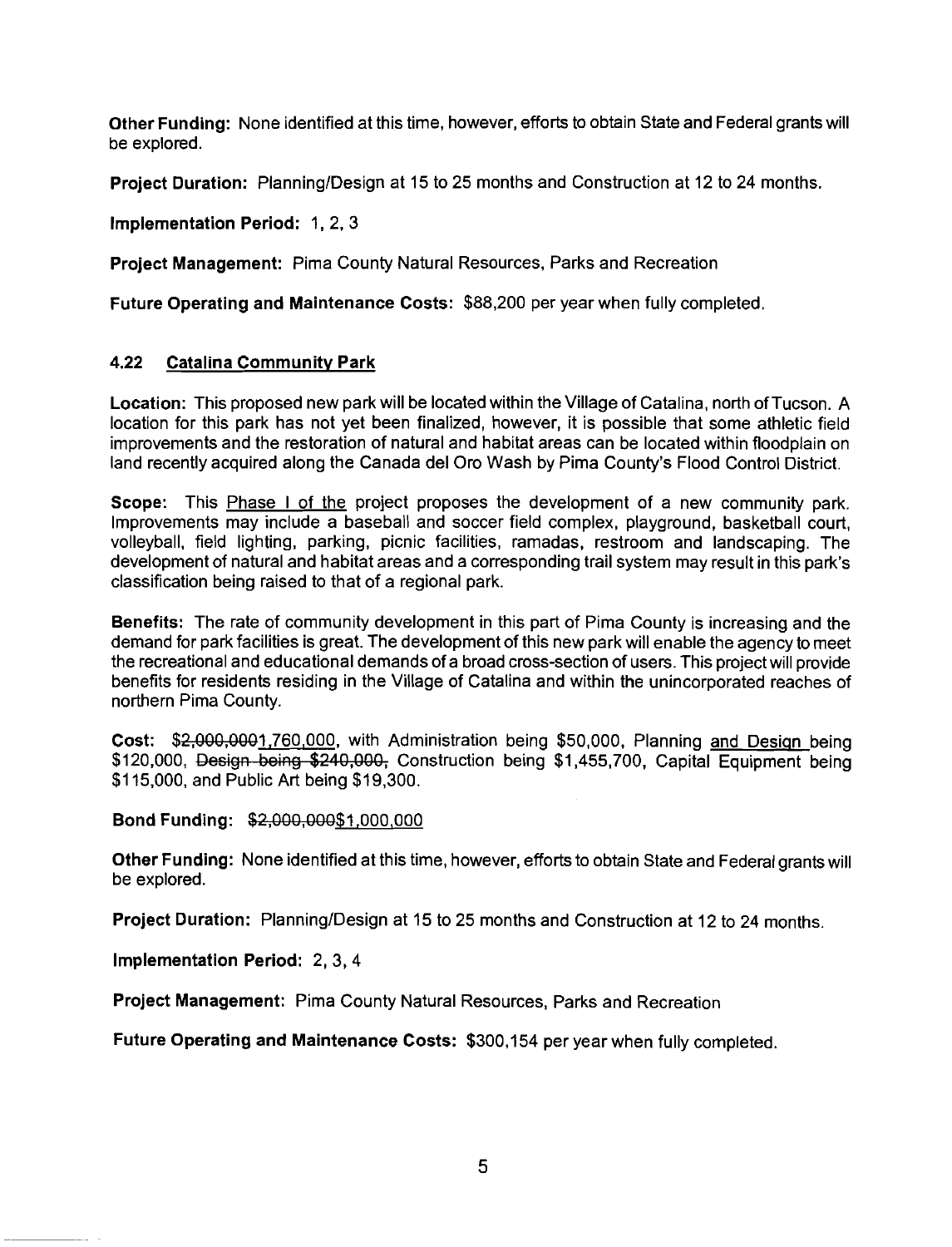#### **4.23** Dan Felix Memorial Park

Location: This existing park, formerly known as Pegler Wash, is located at 5790 North Camino de la Tierra. The park is located on approximately 39 acres owned by Pima County.

Scope: The improvement of this park may include the development of one soccer field, lighting for three soccer fields, security lighting, playground, free-play turf area, restroom, walking/iogging path. ramadas, picnic facilities, parking, two basketball courts, landscaping, connections to the Rillito River Park and water fountains. The park's concept plan has been approved by the Pima County Parks and Recreation Commission.

Benefits: This proposed park development project is located along the Rillito River Park. As such, it will serve as both a "stand alone" park, and provide trailhead access to the Rillito River Park and its respective regional trail. The rate of community development in this section of our community is greater than the number and quality of recreational facilities that are available. This facility will help to meet the growing recreational needs of existing and new neighborhoods in the area.

Cost: \$4,750,0001,350,000, with Administration being \$43,750, Planning and Design being \$105,000\$200,000, Design being \$210,000, Construction being \$1,362,350\$1,077,350, Capital Equipment being \$12,000, and Public Art being \$16,900.

Bond Funding: \$1,750,000\$1,350,000

Other Funding: None identified at this time, however, efforts to obtain State and Federal grantswill be explored.

Project Duration: Planning/Design at 12 to 24 months and Construction at 12 to 24 months.

Implementation Period: 2, 3,4

Project Management: Pima County Natural Resources, Parks and Recreation

Future Operating and Maintenance Costs: \$28,552 per year when completed.

#### **4.24** Brandi Fenton Memorial Riverbend Park at Binghampton Historic District

Location: This proposed new park is located immediately west of Dodge Boulevard and of the Jewish Community Center, between East River Road and the Rillito River. The park site is located on 57 acres of Pima County-owned property.

Scope: This project, which is a partnership between public and private sectors, proposes the development of a unique park within the Binghampton National Historic Landscape. Improvements may include an equestrian center with arenas and staging area, an agricultural centerwith gardens, orchards, classrooms and a greenhouse, and recreation facilities with open pastures/soccer fields, covered basketball courts, play structures, and dog runs. The existing historic residences and structures may be adaptively restored and utilized as a visitor center, caretaker residences, agriculture administration, recreation center, snack bar, restrooms, ramadas, and maintenance facilities. The park will also incorporate multi-use trails, vendor/farmers market areas, a memorial garden, and parking facilities. This project will be designed and constructed in conjunction with Project 4.7, Binghampton Historic Buildings Rehabilitation. The park's concept plan has been approved by the Pima County Parks and Recreation Commission.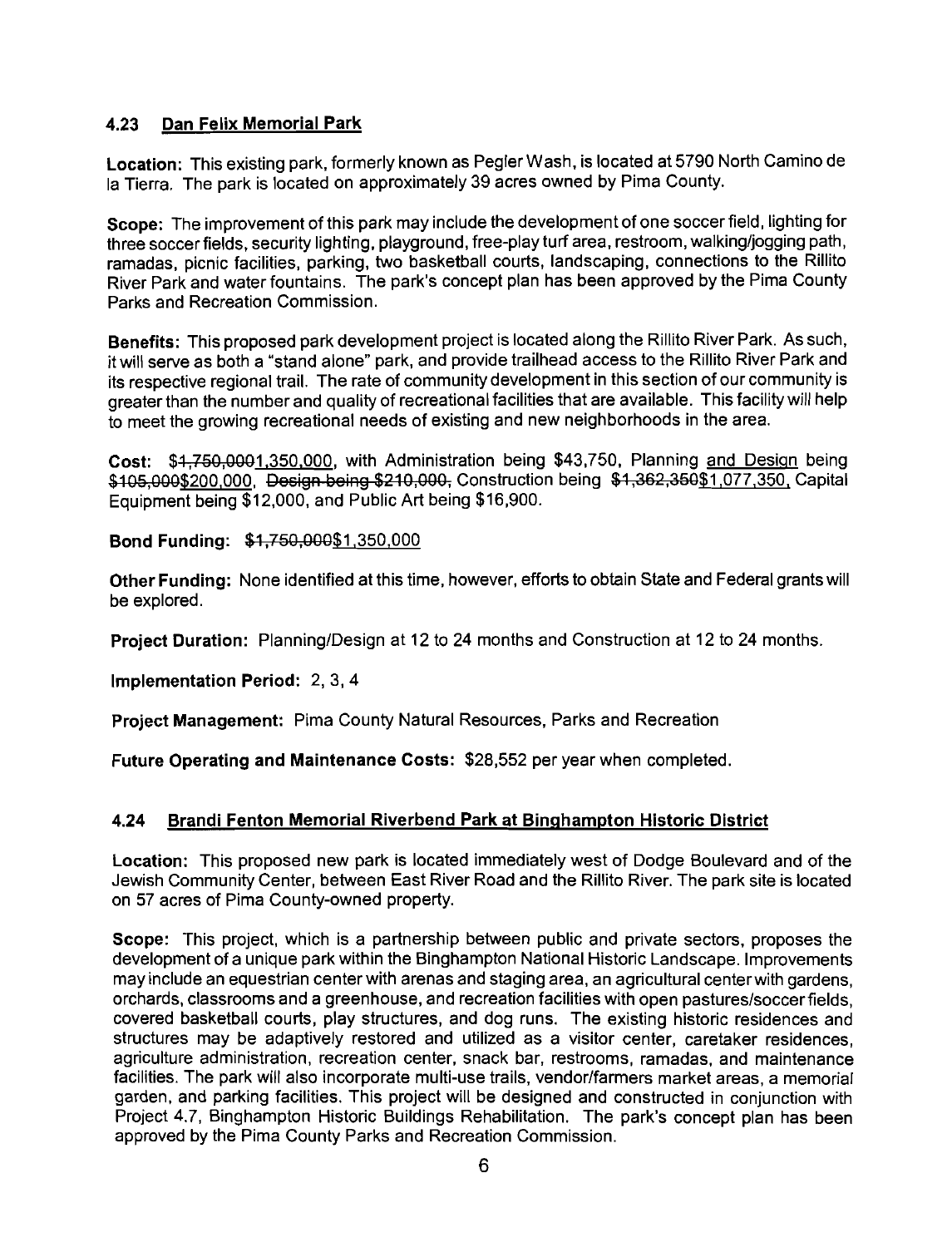Benefits: The proposed park may provide recreational and equestrian facilities while preserving and adaptively re-using the site's historic farm buildings, residences, outbuildings and landscape. The park will provide opportunities for active and passive recreation, the interpretation of historic and prehistoric cultures that have resided on the site, a community garden, and a farmer's market. Environmental, agricultural and cultural education programming will be an important aspect of this park. The project will also protect one of the few remaining historic view sheds along River Road.

Cost: \$6,000,000\$6,999,821 (cost includes \$5,200,000\$6,199,821 for Brandi Fenton Memorial Park and \$800,000 for Binghampton Historic Buildings Rehabilitation. The breakdown below is calculated only for the  $$5,200,000$6,199,821$  cost of the Brandi Fenton Park component of the combined project), with Administration being \$75,000, Planning being \$179,000, Design being \$358,800, Construction being \$2,294,200\$5,673,021, Capital Equipment being \$64,000, and Public Art being \$29,000.

#### Bond Funding: \$3,000,000\$4,000,000

**Other Funding: \$2,200,0002,199,821, with Private Contributions of \$1,000,000\$1,500,000 and** Grants of \$1,200,000\$699,821.

Project Duration: Planning/Design at 15 to 24 months and Construction at 18 to 36 months.

Implementation Perlod: 1, 2, 3

Project Management: Pima County Natural Resources, Parks and Recreation; Pima County Facilities Management; Pima County Cultural Resources and Historic Preservation Office

Future Operating and Maintenance Costs: \$189,906 per year when fully completed

#### **4.31 • Northside Community ParkCenter**

Location: This project will be located on the City of Tucson's north side and will serve an area of the community with a shortage of park facilities as defined in the City of Tucson Parks and Recreation Strategic Service Plan 2013.

Scope: This project includes land acquisition and initial development of a Community Park to serve<br>north\_side\_residents.—The\_design\_of\_the\_park\_will\_be\_determined\_through\_a\_public\_participation process and in accordance with Community Park standards. This project includes the design and construction of a new Community Center to serve north side residents. The new facility will be developed on land owned by the County that is part of the Rillito Racetrack/Park.

**Benefits:** This project will provide park recreational facilities for residents living in an area of the City of Tucson with a shortage of parks and recreational facilities. This project will address the community's need for parks and recreational facilities as identified in the City of Tucson Parks and Recreation Strategic Service Plan 2013.

Cost: \$5,500,000, with Planning/Design being \$150,000\$800,000, Construction being \$750,000\$4,200,000, Land acquisition being \$4,500,000 and Other being \$100,000\$500,000.

Bond Funding: \$5,500,000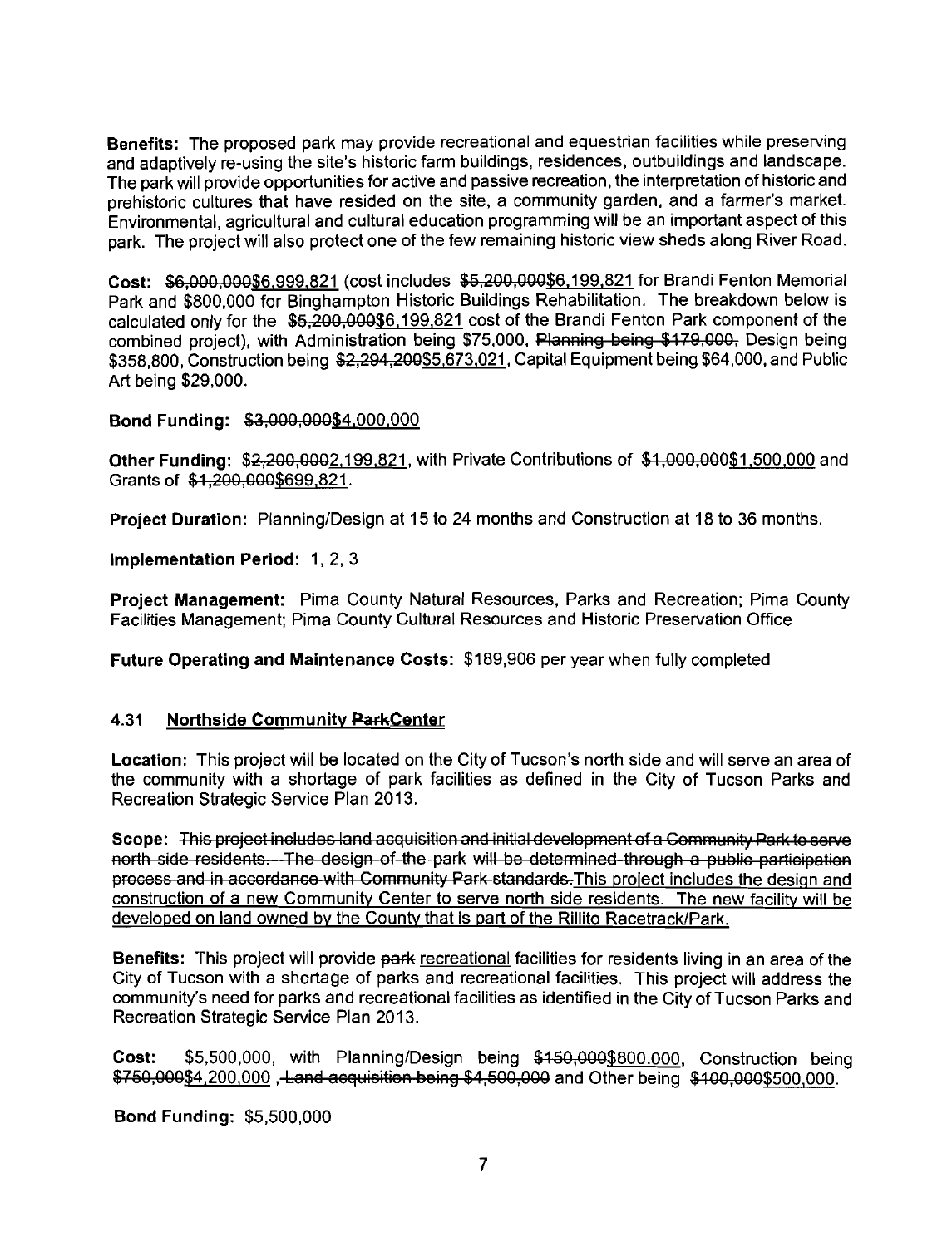Other Funding: None identified at this time. The City of Tucson will pursue other revenue sources, including Arizona Heritage Funds.

Project Duration: Land Acquisition Phase will require 10 to 12 months. Planning, Design and Procurement Phases will require 1013 to 1215 months. Construction will require another 1015 to 12<u>18 </u>months. Te minimize the impact of increasing land cost, the Land Acquisition Phase of this<br>project should be scheduled at the start of the bond program.

#### Implementation Period: 1, 2, 3

Project Management: The City of Tucson will manage the project, pursuant to an intergovernmental agreement with Pima County.

Future Operating and Maintenance Costs: The City of Tucson will own and operate the completed project. The additional annual operation and maintenance cost for this project is estimated to be \$220,000. This cost will be funded through the City of Tucson Operating Budget - General Fund.

#### **b.** Urban Drainage Infrastructure Program

#### **5.9** Santa Cruz River in the Vicinity of Continental Ranch

Location: Santa Cruz River, Ina Read-Yuma Mine Wash to proposed Twin Peaks Read-El Rio Neiqhborhood Park

Scope: The Town of Marana is developing plans for bank protection on the west bank of this segment of the Santa Cruz River between <del>Ina Road</del> the Yuma Mine Wash and Cortaro Road as part of the development of a regional park that was authorized in Pima County's 1997 General Obligation Bond election. The proiect includes the construction of a soil cement underpass at Cortaro Road. The County is providing bond funding and flood control funds for the park and bank protection. respectively. The Town of Marana is securing all right-of-ways for this project.

The Town of Marana is also working with the Arizona Department of Transportation (ADOT) to construct a paved and a decomposed granite pathway following the eastern boundary of the Continental Ranch community along the western top of bank and low flow bank of the Santa Cruz Location: Santa Cruz River, <del>Ina Road-Yun</del><br>Neighborhood Park<br>Scope: The Town of Marana is developing<br>segment of the Santa Cruz River between the<br>of the development of a regional park that wa<br>Bond election. <u>The project in</u> River beginning at the Yuma Mine Wash, south of Cortaro Road and ending north of the proposed Twin Peaks Road and the Cortaro Mesquite Bosque project, at El Rio Neighborhood Park, a total of approximately 4.1 miles. ADOT will provide \$4<del>99,000</del>-998,000 of the total estimated project cost of \$975,000-2,400,000 fromfor the Marana Shared Use Pathway Concept Project. Plans for the northern 2.7 miles of the paths are nearing completioned and construction is nearing completion. and tThe Town is continuing to develop the southern 1.4 miles of the project. The project includes paving of the construction of an underpass ramp at Cortaro Road, landscaping and irrigation along the pathways, enetwo pedestrian bridges, and three informational kiosks. This proposal includes the construction costs for the bank protection, and the cost of developing a landscaped linear park and shared use path alongside the bank protection that would connect with the existing Marana Shared Multi-Use Pathway at the El Rio Neighborhood Park. The project will also include a reclaimed water supply line from the lna Road facility, a paved multi-use pathway, and two parking nodes with ramadas.

Benefits: This project will benefit the Town of Marana and the Continental Ranch community as it will further protects the existing Cortaro Road Bridge, and the commercial development, the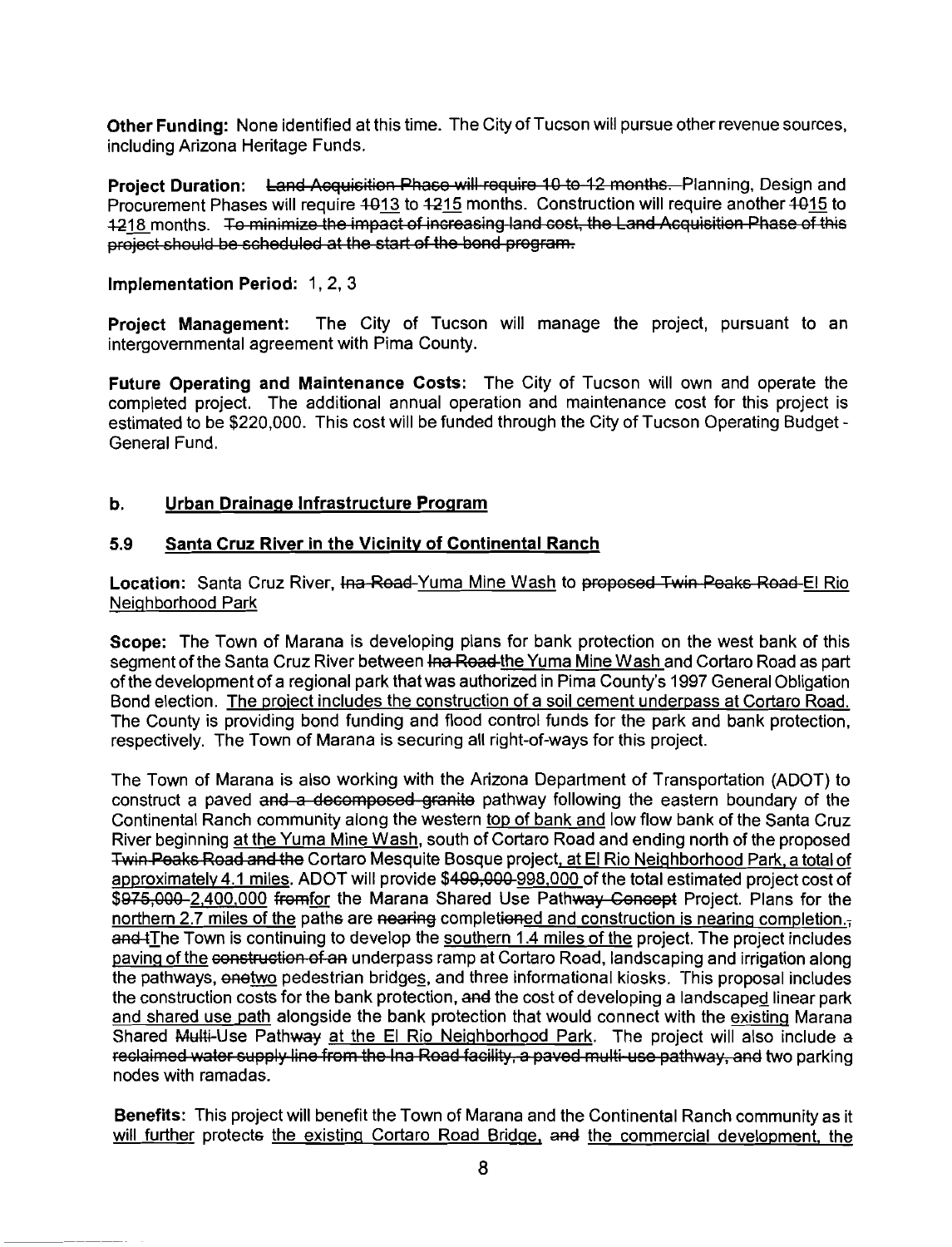proposed Rattlesnake park and the Wheeler Taft Abbett Library south of the bridges from flood and erosion damage. The project will also provides continuation of the Juan Bautista de Anza National Historic Trail, the Pima County linear river park and trail systems, and provides alternative modes of transportation along the Santa Cruz River.

Cost: \$7,230,000-6,020,000, with Administration being \$20,000-250,000, Construction being \$6,837,500 <u>5,100,000,</u> Design being \$<del>150,000 <u>500,000 and</u>,</del> Public Art being \$72,500 170,000, and<br>Utility Relocation being \$150,000.

Bond Funding: \$4,000,000

Other Funding: State and Marana funding to supplement bond funds.

Project Duration: Bank Protection: Design Completion at 3 to 6- Planning at 24 to 36 months, Design at 24 to 36 months, and Construction at 486 to 609 months.

Implementation Period: 1, 2, 3, 4, 5

Project Management: The Town of Marana will manage design and construction, pursuant to an intergovernmental agreement between the Flood Control District and the Town.

Future Operating and Maintenance Costs: Pima County Natural Resources, Parks and Recreation, with annual maintenance costs of \$72,250 per mile when completed.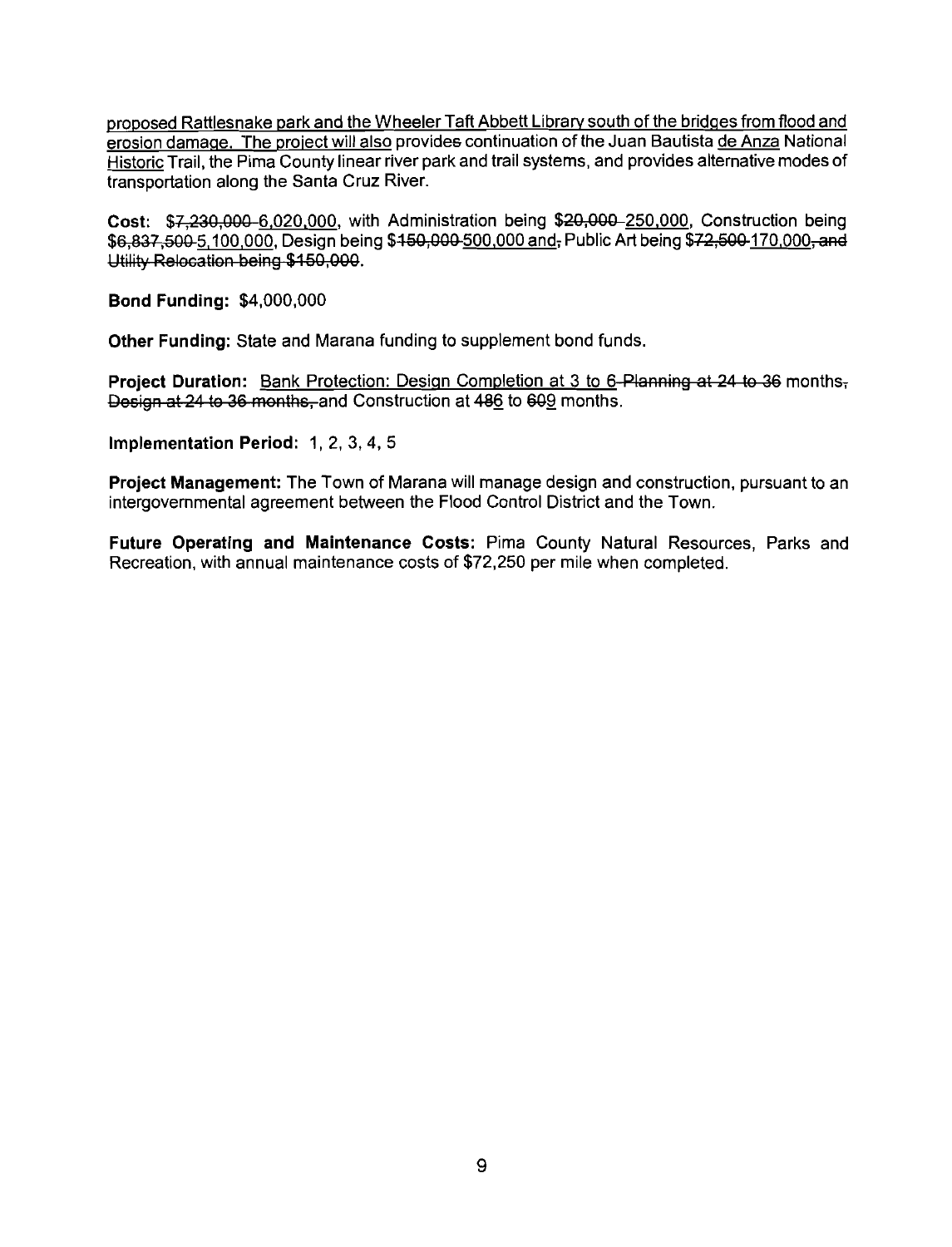- F. Question No. 6 Sewer System Revenue Bonds
- 1. Specific Proiect Description. Scope of Work, and Location

#### c. Enhanced Processing-Regulatory Ina Road WPCF

#### **6.8** Ina Road Water Pollution Control Facility (WPCF) Central Plant and Electrical Upgrade

Location: Ina Road at Interstate-10.

Scope: This project will supplement and continue the work involved with the overall Ina Road WPCF 12.5 million gallons per day (mgd) expansion in regard to electrical and HVAC. There are two major elements in this project. The first element is replacement of the temporary overhead onsite power system installed during the construction of the 12.5 mgd expansion with permanent underground power distribution facilities. The second element is the installation of a new central plant which will contain chillers, boilers, pumps and back-up generators for the heating and cooling of the new 12.5 mgd Biological Nutrient Removal (BNR) plant processes, buildings and the new laboratory. This project was canceled and the Bond Funding reallocated to project 6.13 Avra Valley BNROD Expansion. 1. Specific Project Description, Scope of Work, and Location<br>
Enhanced Processing-Regulatory Ina Road WPCF<br>
Ina Road Water Pollution Control Facility (WPCF) Central Plant and Electrical Upgrade<br>
on: Ina Road at Interstate-

Benefits: The first element of this project will install an underground in-plant distribution system with switchgear and transformers to increase efficiency of plant operations. The second element includes additional heating, cooling and pumping facilities for the new 12.5 mgd plant as well as for the proposed new laboratory, in order to provide a climate controlled environment for facilities at the new treatment train and the new laboratory.

**Cost:** \$18,000,000, with Administration being \$360,000, Dosign being \$1,700,000, and Construction being \$15,940,000. \$0

Bond Funding: \$12,000,000 \$0

Other Funding: \$6,000,000 Future System Development Funds \$0

Project Duration: Design at 14 to 24 months and Construction at 22 to 36 months.

Implementation Period: 3, 4, 5

Project Management: Pima County Wastewater Management Department

Future Operating and Maintenance Costs: The energy costs for the existing Central plant are presently estimated at \$900,000 per year, which includes the purchase of natural gas for the generators. The cost of electrical power from an outside source for the 12.5 mgd plant is estimated at \$1,200,000 per year for a combined energy cost of \$2,100,000 per year for the Central Plant and Laboratory. The costs are paid from Wastewater Management's budget, which is funded by user fees.

#### **6.9** Ina Road WPCF Laboratory and Office Buildinq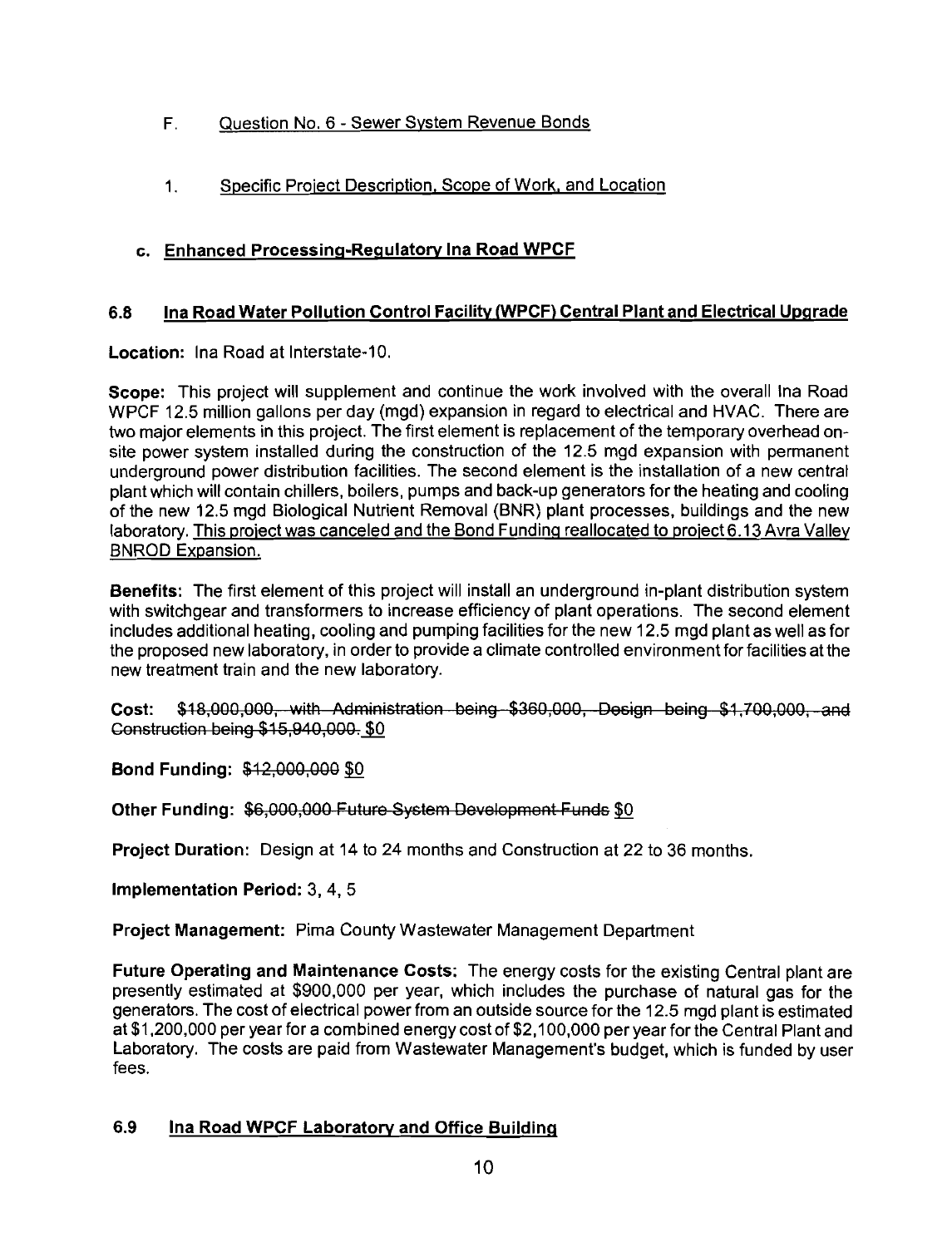#### Location: Ina Road at Interstate-10

Scope: This project will construct a new laboratory (and offices) at the Ina Road WPCF. The design for this project was completed in conjunction with the Ina Road 12.5 mgd expansion. This project relies upon the Central Plant and Electrical Upgrade project (#8) for heating and cooling. This project was canceled and the Bond Funding reallocated to project 6.13 Avra Valley BNROD Expansion. ...ocation: Ina Road at interstate-10<br>
contert This project will construct a new laboratory (and offices) at the ha Road WPCF. The design<br>
Societ: This project was completed in conjunction with the Ina Road 12.5 mgd expans

Benefits: Over the last decade the number and complexity of regulatory permits has increased significantly (AZPDES and APP). This has resulted in an increased requirement for analytical tests to monitor surface water discharge, groundwater, and biosolids compliance with these permits.

Currently the Department operates an ADHS certified lab that produces the compliance information required for state and federal permits. The current laboratory performs operational and compliance testing for the Ina Road WPCF, the Roger Road WWTF, the Randolph WRF, and the 8 Outlying Treatment Facilities.

The existing laboratory facilities are currently scattered among three separate buildings and occupy space originally designated for offices. As a result, the current laboratory spaces lack adequate ventilation, power availability and the square footage required to house the necessary analytical equipment. Laboratory analyses that cannot be accommodated in-house are often sent out to contract laboratories at an additional expense.

The existing laboratory does not meet the County's increasing wastewater compliance testing needs for existing and projected future regulations. The new building will allow the laboratoryto be located at a single facility as well as provide necessary office space for the Industrial Waste Group and Permitting and compliance personnel.

Cost: \$12,000,000, with Administration being \$240,000, Design being \$100,000, and Construction being \$11,660,000. \$0

**Bond Funding: \$9,000,000 \$0** 

Project Duration: Design funds are allocated for any required changes to the existingfinal design, with Design at 12 to 15 months and Construction at 24 to 36 months.

Implementation Period: 4, 5, 6

Project Management: Pima County Wastewater Management Department

Future Operating and Maintenance Costs: Costs for water service and power for lights and ventilation together with building maintenance for the facility are estimated at \$1 55,000 per year. The costs are paid from Wastewater Management's budget, which is funded by user fees.

#### d. Svstem Treatment Capacity

#### $6.11$ **Miscollaneous Water Reclamation Facilities Avra Valley BNROD Expansion**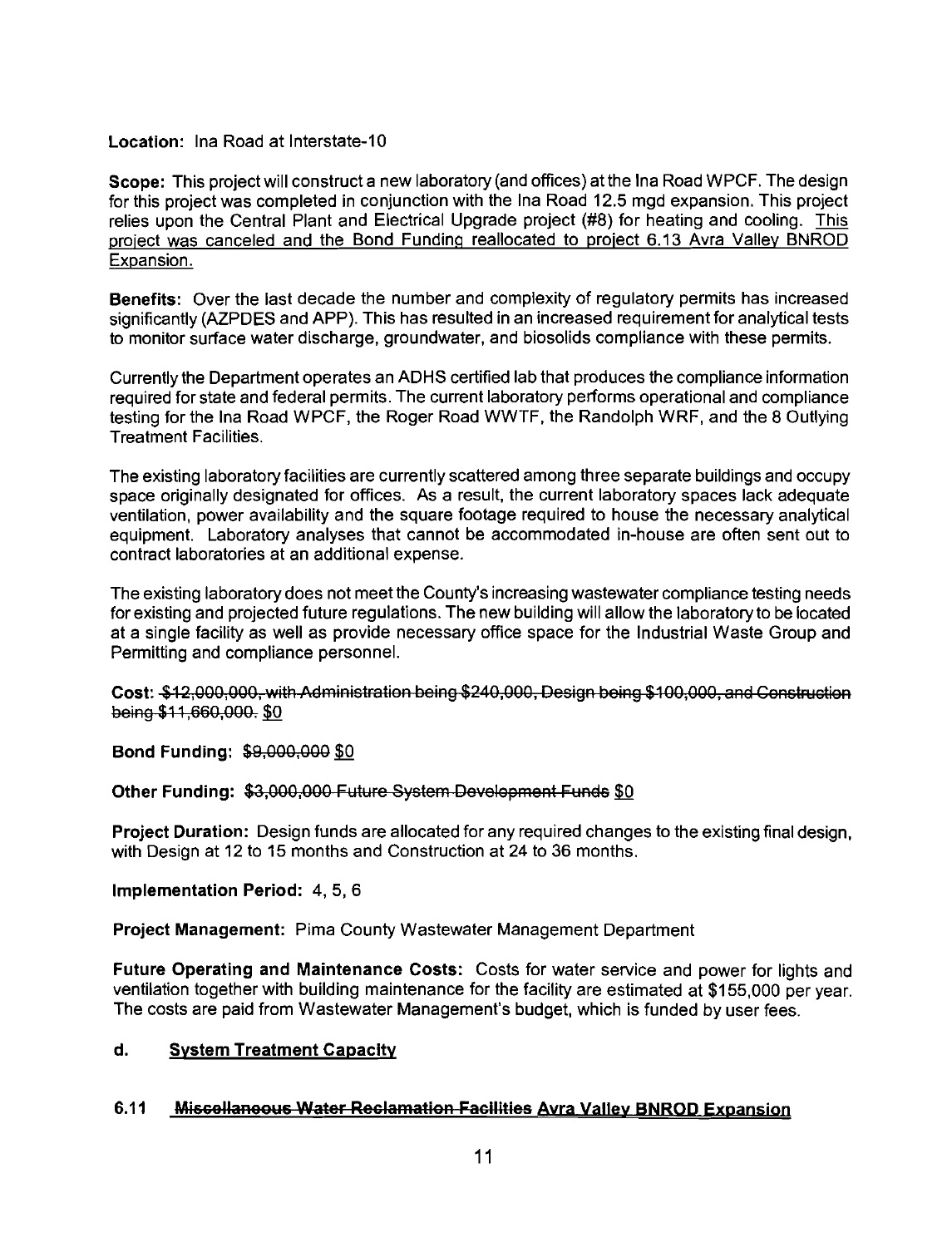Location: Area-wide study, especially the South and Southeast portions of the wastewater service area. Avra Valley BNROD Facility, 10,000 West Snyder Hill Road

Scope:—To conduct studies, identify suitable sites, acquire land, prepare construction documents<br>and other construction work required for the development of sub-regional water reclamation facilities or effluent reuse system. To assist in funding the design and construction of a new 4 mgd Biological Nutrient Removal Oxidation Ditch (BNROD) wastewater treatment facility.

 $\overline{e}$  =  $\overline{e}$ WPCF by directing flows normally tributary to those facilities to new sub-regional facilities closer to<br>the ultimate reuse sites to minimize pumping and system costs. The increased treatment capacity will be available to meet the projected future demand for wastewater service due to the anticipated large population increase and will also produce high quality effluent. The effluent produced will be suitable for either reuse, recharqe or environmental restoration in riparian areas. .contion.—Area-wide abidy-especially-the Soult and Southests periods of the week<br>week Xrm Valey IBNROD Facility. 10,000 West Shorter Hill Road<br>coper — To consider Nation (abidy suitable stiles, addition different abidy a

. .. **3 <sup>7</sup>** >\$35,549,000 **3 <sup>1</sup>**Desiqn beinq \$4,000,000, Land Acquisition beina \$1.500,000 and Construction being \$29,969,000.

Bond Funding: \$4,000,000\$25,000,000. This includes the original \$4,000,000 for 6.11 Miscellaneous Water Reclamation Facilities, the original \$12,000,000 for 6.8 Ina Road WPCF Central Plant and Electric Upgrade and the original \$9,000,000 for 6.9 Ina Road WPCF Laboratory and Office Building. The Ina Road WPCF funding is being reallocated to this project because it is expected that the Santa Cruz Basin Nitrification/DeNitrification Study recently bequn will provide valuable new information that will impact the future planning for the Ina Road CPCF and the planned Central Plant and Electric Upgrade and the Laboratory and Office Building.

Other Funding: Additional System Development Funds (\$10,549,000) have been identified at this time and Developer participation may also be included.

Project Duration: Planning at 3 to 9 months, Design at 18 to 30 months, and Land Acquisition at 14 to 24 months.

Implementation Period:  $4, 5, 6, 1, 2, 3$ 

Project Management: Pima County Wastewater Management Department

Future Operating and Maintenance Costs: There are no costs for this project until a WRF is constructed. Costs for a typical 3.0 mgd WRF with lift station are estimated at \$1 million per year. The costs are paid from Wastewater Management's budget, which is funded by user fees.